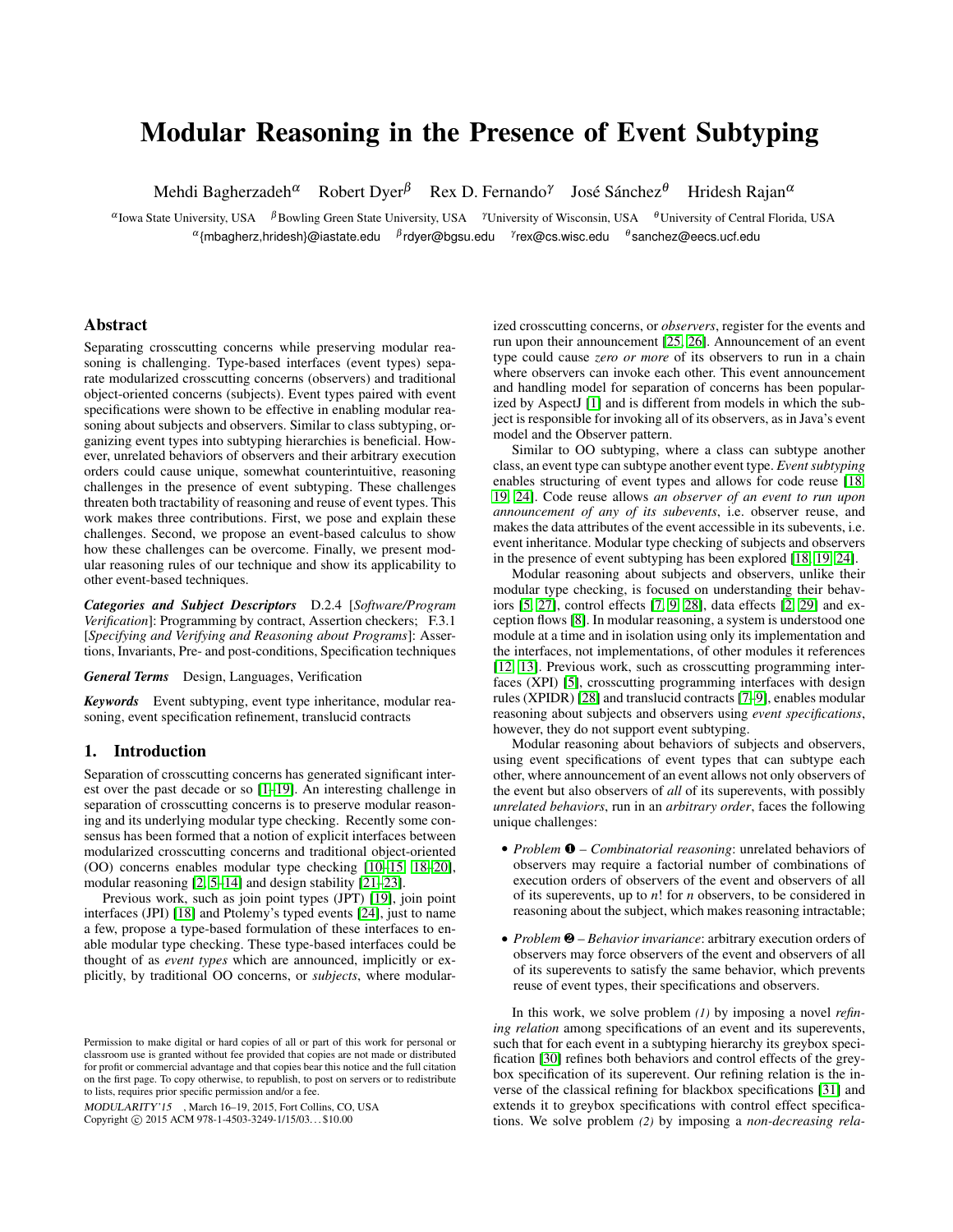*tion* on execution orders of observers of an event and observers of its superevents, such that for each event in a subtyping hierarchy observers of an event run before observers of its superevents. With the refining and non-decreasing relations combined, subjects and observers of an event could be understood modularly and in a tractable manner using only the specification of their event, independent of observers of the event, observers of its superevents and their execution orders, while allowing reuse. This is only sound when we impose a *conformance relation* on subjects and observers of an event such that each subject and observer of the event respects behaviors and control effects of their event specifications.

We illustrate problems *(1)*–*(2)* in the event-based language Ptolemy [\[24\]](#page-12-11) by adding greybox event specifications to it, and propose our solution in the context of a new language design called *Ptolemy<sub>S</sub>*. The language *Ptolemy<sub>S</sub>* has built-in support for the refining, non-decreasing and conformance relations that together enable modular reasoning about behaviors and control effects of subjects and observers. Our proposed solution could be applied to other event-based systems especially those with event announcement and handling models similar to AspectJ [\[1\]](#page-12-0), including join point types [\[19\]](#page-12-1) and join point interfaces [\[18\]](#page-12-4).

*Contributions* We make the following contributions:

- identification and illustration of problems *(1)*–*(2)* of modular reasoning about subjects and observers, in the presence of event subtyping (Section [2\)](#page-1-0);
- the refining relation for greybox event specifications, the nondecreasing relation for execution orders of observers and the conformance relation for behaviors and control effects of subjects and observers of an event hierarchy, to solve problems *(1)*– *(2)* and enable modular reasoning (Sections [3](#page-4-0) and [4\)](#page-6-0);
- *Ptolemy*<sub>S</sub>'s Hoare logic [\[32\]](#page-12-24) for modular reasoning (Section [4\)](#page-6-0);
- *Ptolemy*<sub>S</sub>, a language design and its sound semantics with support for the refining, non-decreasing and conformance relations;
- applicability of *Ptolemy*<sub>S</sub>'s reasoning to AspectJ-like eventbased systems including join point types [\[19\]](#page-12-1) (Section [5\)](#page-9-0) and understanding control effects and interference (Section [6\)](#page-10-0).

Implementation of *Ptolemy*<sub>S</sub>'s compiler is publicly available at [http://sf.net/p/ptolemyj/code/HEAD/tree/pyc/](http://sf.net/p/ptolemyj/code/HEAD/tree/pyc/branches/event-inheritance/) [branches/event-inheritance/](http://sf.net/p/ptolemyj/code/HEAD/tree/pyc/branches/event-inheritance/). Section [7](#page-11-0) discusses the implementation and limitations of our approach. Section [8](#page-11-1) presents related work and Section [9](#page-11-2) discusses future work and concludes.

*Appendix* Sections [A](#page-12-25) and [B](#page-14-0) discuss *Ptolemy*<sub>S</sub>'s static and dynamic semantics. Proofs for soundness of *Ptolemy*<sub>S</sub>'s Hoare logic and type system along with other details not included in this paper can be found in our technical report [\[33\]](#page-12-26).

# <span id="page-1-0"></span>2. Problems

In this section we illustrate problems *(1)*–*(2)*, discussed in Section [1,](#page-0-0) using the event-based language Ptolemy [\[24\]](#page-12-11).

As an example of modular reasoning about the behavior of a subject, consider *static* verification of the JML-like assertion Φ on line [8](#page-1-1) of Figure [1.](#page-1-2) The assertion says that *the expression* e *and its state remain the same after announcement and handling of the event type* AndEv*, on lines [4–](#page-1-3)[7](#page-1-4)*, where AndEv is a subevent of BinEv and  $\text{ExpEv}$ , in the event subtyping hierarchy of Figure [2.](#page-1-5) The assertion assumes that e, e.left, and e.right are not null. The method equals checks for equality of two objects and their states, e.g. two expressions of type AndExp are equal, if their object references, parents and their left and right children are equal. The expression *old* refers to values of variables at the beginning of method

```
1 / * subject */<br>2 class ASTVisi
  2 class ASTVisitor {
   3 void visit(AndExp e) {
     announce AndEv(e, e.left, e.right) {
      5 e.left.accept(this);
      6 e.right.accept(this);
 7 }
8 assert e.equals(old(e)); Φ
9 }
10 void visit(TrueExp e) { announce TrueEv(e) {} } ..
11 }
```
<span id="page-1-14"></span><span id="page-1-2"></span><span id="page-1-1"></span>Figure 1. Static verification of Φ in subject ASTVisitor.

```
12 /* event types */
13 void event ExpEv { Exp node; }<br>14 void event BinEv extends ExpEv {
14 void event BinEv extends ExpEv {
15 BinExp node; Exp left, right;
16 }
17 void event AndEv extends BinEv { AndExp node; }
                      extends ExpEv { UnExp node; }
19 void event TrueEv extends UnEv { TrueExp node; }
20 /* data types */<br>21 class Exp {
  21 class Exp {
22 Exp parent;
23 void accept(ASTVisitor v) { v.visit(this); }
24 }
25 class BinExp extends Exp { Exp left, right; .. }
26 class AndExp extends BinExp { .. }
27 class UnExp extends Exp { .. }
28 class TruExp extends UnExp { .. }
```
<span id="page-1-5"></span>**Figure 2.** Event AndEv and its superevents  $\text{BinEv}$  and  $\text{ExpEv}$ .

visit, on line [3.](#page-1-6) To better understand the problems of modular reasoning, we first provide a short background on Ptolemy.

#### 2.1 Ptolemy in a Nutshell

Ptolemy [\[24\]](#page-12-11) is an extension of Java for separation of crosscutting concerns [\[15\]](#page-12-3). It has a unified model like Eos [\[16,](#page-12-27) [34–](#page-12-28)[37\]](#page-12-29) with support for event types, event subtyping and explicit announcement and handling of events. In Ptolemy, a subject announces an event and observers register for the event and run upon its announcement. Announcement of an event causes observers of the event and observers of its superevents to run in a chain according to their *dynamic registration order*, where observers can invoke each other.

Written in Ptolemy, Figures [1,](#page-1-2) [2](#page-1-5) and [3](#page-2-0) together show a simple expression language with a tracer, type checker and evaluator for boolean expressions such as AndExp, OrExp and numerical expressions. We focus on the code for boolean expressions, but the com-plete code can be found elsewhere<sup>[1](#page-1-7)</sup>. A parser generates abstract syntax trees (AST) for expressions of the language and provides a visitor to visit these abstract syntax trees.

The subject ASTVisitor, in Figure [1,](#page-1-2) uses *announce* expressions to announce event types for each node type in the AST of an expression, upon its visit. For example, it announces the event type AndEv for visiting AndExp, on lines [4–](#page-1-3)[7,](#page-1-4) with its event body on lines [5](#page-1-8)[–6.](#page-1-9) Observers Tracer, Checker and Evaluator, in Figure [3,](#page-2-0) show interest in events and register to run upon their announcement. For example, Evaluator shows interest in AndEv using a *when* − *do* binding declaration, on line [59,](#page-2-1) and registers for it using a *register* expression, on line [53.](#page-2-2) Evaluator runs the observer han-dler method<sup>[2](#page-1-10)</sup> evalAndExp, on lines [54–](#page-2-3)[58,](#page-2-4) upon announcement of AndEv. The handler pops up values of the left and right children of

<span id="page-1-7"></span><sup>1</sup> [http://sf.net/p/ptolemyj/code/HEAD/tree/pyc/branches/](http://sf.net/p/ptolemyj/code/HEAD/tree/pyc/branches/event-inheritance/examples/100-Polymorphic-Expressions) [event-inheritance/examples/100-Polymorphic-Expressions](http://sf.net/p/ptolemyj/code/HEAD/tree/pyc/branches/event-inheritance/examples/100-Polymorphic-Expressions)

<span id="page-1-10"></span><sup>2</sup> Phrases 'observer' and 'observer handler method' are used interchangably.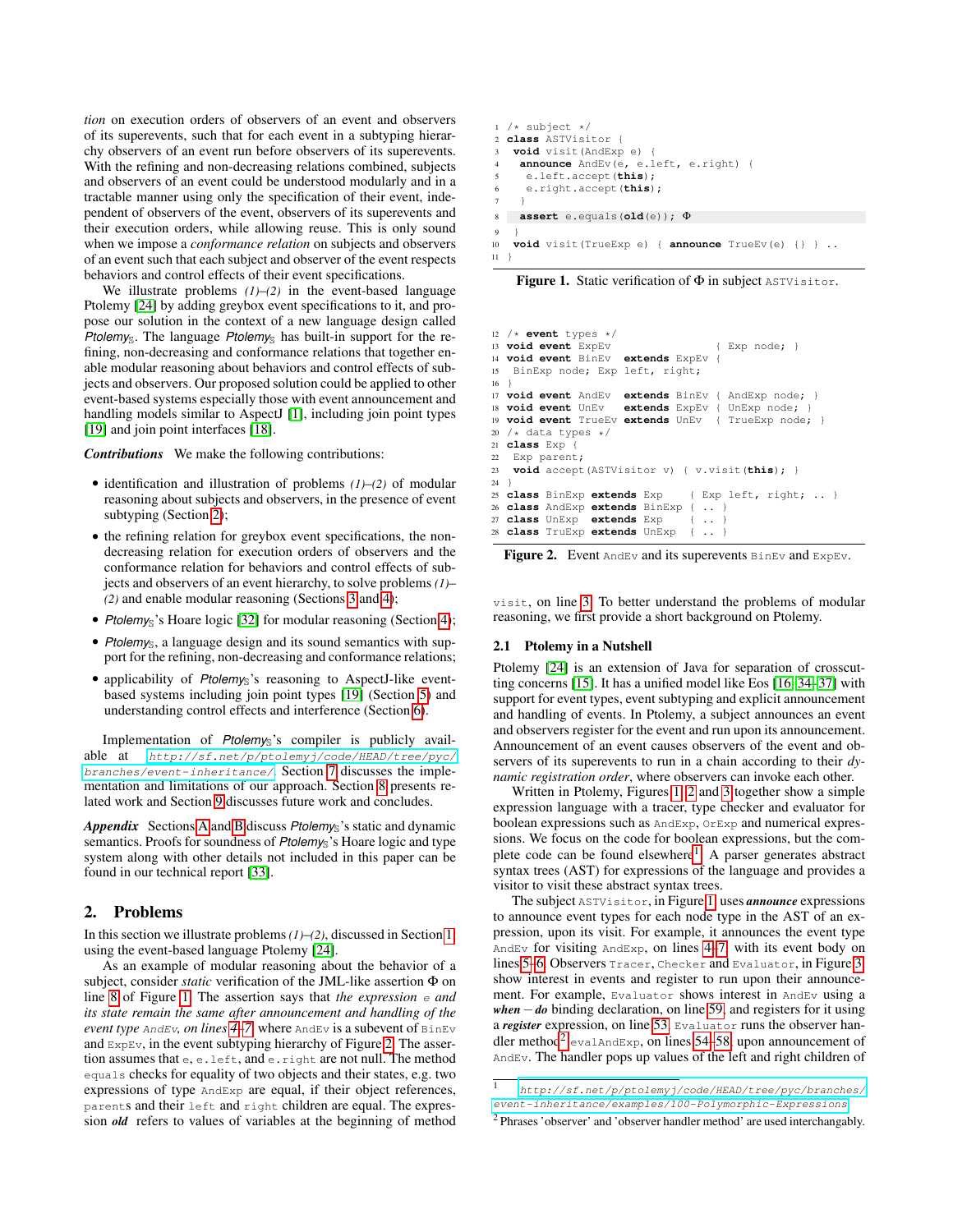the visited AndExp node from a value stack, conjoins them together to evaluate the value of the conjunct expression and pushes the result back to the stack. For a binary boolean expression, Checker ensures that its children are boolean expressions by popping and casting their boolean values from a type stack. Types Type and Value and their subtypes, e.g. Bool and BoolVal, denote types and values of boolean and numerical expressions.

```
29 /* observers */
30 class Tracer {
31 Tracer() { register(this); }
32 void printExp(ExpEv next) {
33 next.invoke();
34 logVisitEnd(next.node()); }
35 when ExpEv do printExp;
36 }
37 class Checker{
38 Stack<Type> typeStack = ..
39 Checker() { register(this); }
40 void checkBinExp (BinEv next) {
41 next.invoke();
42 Bool t1 = (Bool) typeStack.pop();
43 Bool t2 = (Bool) typeStack.pop();
44 typeStack.push(new Bool()); }
45 when BinEv do checkBinExp;
46 void checkUnExp(UnEv next) {
47 next.invoke();
48 typeStack.push(new Bool()); }
49 when UnEv do checkUnExp;
5051 class Evaluator {
52 Stack<Value> valStack =
53 Evaluator() { register(this); }
54 void evalAndExp (AndEv next) {
55 next.invoke();
56 BoolVal b1 = (BoolVal) valStack.pop();
57 BoolVal b2 = (BoolVal) valStack.pop();
58 valStack.push(new BoolVal(b1.val && b2.val)); }
59 when AndEv do evalAndExp;
60 void evalTrueExp (TrueEv next) {
61 next.invoke();
    62 valStack.push(new BoolVal(true)); }
63 when TrueEv do evalTrueExp; ..
64 }
```
<span id="page-2-5"></span><span id="page-2-4"></span><span id="page-2-3"></span><span id="page-2-2"></span><span id="page-2-1"></span><span id="page-2-0"></span>

Announcement of AndEv, on lines [4–](#page-1-3)[7,](#page-1-4) could cause the observer Evaluator of the event and observers Checker and Tracer of its superevents BinEv and ExpEv to run in a chain, if they are registered. An observer of an event is bound to the event through a binding declaration. For example, Evaluator is an observer of AndEv because of its binding declaration whereas Checker is not, though it may run upon announcement of AndEv. Observers are put in a chain of observers as they register for an event with the event body as the last observer. For example, the event body for AndEv is the last observer of the event in the chain. The chain of observers is stored inside an event closure represented by a variable *next* and the chain is passed to each observer handler method. For example, the chain is passed to evalandExp on line [54.](#page-2-3) An observer of an event can invoke the next observer in the chain using an *invoke* expression which is similar to AspectJ's *proceed*. Dynamic registration of observers allows observers to register in any arbitrary order which in turn means that an observer of an event can invoke another observer of the same event, an observer of any of its superevents or any of its subevents. For example, the observer Evaluator for the event AndEv can invoke, on line [55,](#page-2-5) another observer of AndEv or any of its superevents or subevents.

Event types must be declared before they are announced by subjects or handled by observers. An event declaration names a superevent in its *extends* clause and a set of context variables in its body. Context variables are shared data between subjects and observers of an event. An event inherits contexts of its superevents

via event inheritance, can redeclare contexts of its superevents via depth subtyping or add to them via width subtyping. For example, the declaration of AndEv extends BinEv as its superevent, inherits its context variables left and right and redeclares its context node. The declaration of BinEv, on lines [14](#page-1-11)[–16,](#page-1-12) adds contexts left and right, using width subtyping, to node that it inherits from its superevent ExpEv. Contexts left and right serve illustration purposes only, otherwise they could be projected from node. Values of context variables of an event are set upon its announcement and stored in its event closure. For example, the contexts node, left and right of AndEv are set with values e, e.left and e.right upon announcement of AndEv, on line [4.](#page-1-3)

#### 2.1.1 Event Type Specifications

To verify Φ in Figure [1,](#page-1-2) the behavior of the announce expression for AndEv, on lines [4–](#page-1-3)[7,](#page-1-4) must be understood, which in turn is dependent on behaviors of observers of AndEv and observers of its superevents, running upon its announcement. For such understanding to be modular, only the implementation of the subject ASTVisitor, on lines [2–](#page-1-13)[11,](#page-1-14) and interfaces of modules it references, including the event types AndEv and its superevents BinEv and ExpEv, are available. However, neither ASTVisitor nor AndEv, BinEv or ExpEv say anything about the behaviors of their observers, which in turn makes modular verification of Φ difficult.

Previous work [\[7–](#page-12-15)[9\]](#page-12-16) proposes translucid contracts as event type specifications to specify behaviors and control effects of subjects and observers of an event and enables their modular reasoning in the *absence* of event subtyping. We add translucid contracts to Ptolemy's event types and illustrate how unrelated event specifications of events in a subtyping hierarchy and arbitrary execution of their observers could cause problems *(1)*–*(2)* in modular reasoning about subjects and observers in the *presence* of event subtyping.

In its original form [\[7\]](#page-12-15), a translucid contract of an event is a greybox specification [\[30\]](#page-12-22) that specifies behaviors and control effects of individual observers of the event, with *no relation* to behaviors and control effects of its superevents or subevents. Figure [4](#page-3-0) shows translucid contracts of a few event types of Figure [2.](#page-1-5) The translucid contract of AndEv, on lines [20](#page-3-1)[–26,](#page-3-2) specifies behavior and control effects of the observer Evaluator of AndEv and especially its observer handler method evalAndExp. The behavior of evalAndExp is specified using the precondition *requires*, on line [20,](#page-3-1) and the postcondition *ensures*, on line [26,](#page-3-2) which says that the execution of the observer starts in a state in which the context node, left and right are not null, i.e. *left*! = *null* && *right*! = *null* &&  $node != null$ , and if the execution terminates it terminates in a state in which the node is the same as before the start of the execution of the observer, i.e. *node*.*equals*(*old* (*node*)).

Control effects of evalAndExp are specified by the *assumes* block, on lines [21](#page-3-3)[–25,](#page-3-4) that limits its implementation structure. The assumes block is a combination of program and specification expressions. The program expression *next*.*invoke*(), on line [22,](#page-3-5) specifies and exposes control effects of interest, e.g. occurrence of the invoke expression in the implementation of evalAndExp, and the specification expression *requires next*.*node*().*left*! = *null* && *next*.*node*().*right*! = *null*  $e$ *nsures next.node*().*parent* == *old* ( $next.node($ ).*parent*), on lines [23](#page-3-6)[–24,](#page-3-7) hides the rest of the implementation of evalance  $x_p$ , allowing it to vary as long as it respects the specification. The assumes block of AndEv says that an observer evalAndExp of AndEv must invoke the next observer in the chain of observers, line [22,](#page-3-5) and then can do anything as long as it does not modify the parent field of the context variable node, on lines [23](#page-3-6)[–24.](#page-3-7) The expression *next*.*node*() in the contract retrieves the context node from the event closure *next* for AndEv and the expression *old* refers to values of variables before event announcement.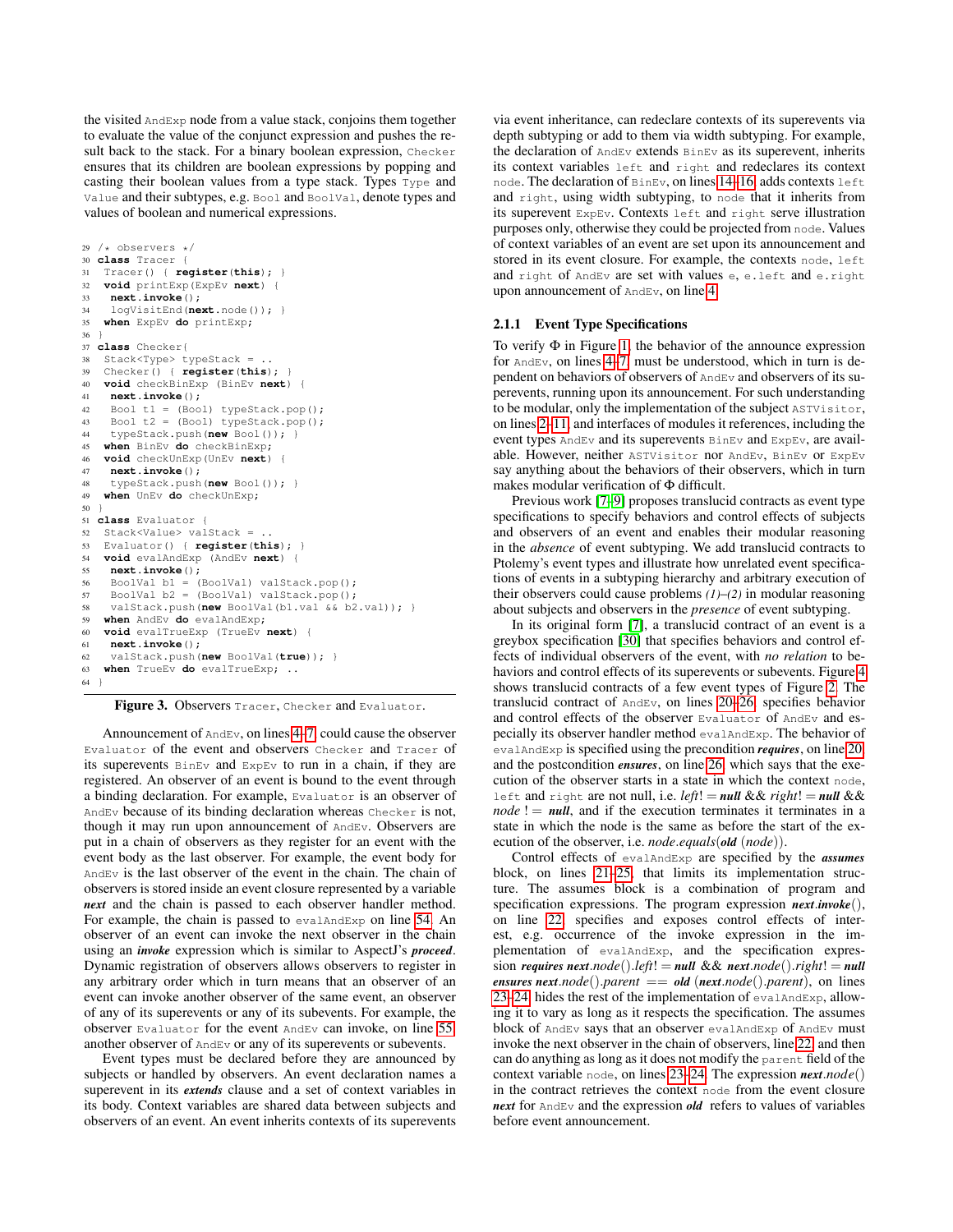```
1 void event ExpEv { ..
2 requires node != null
   3 assumes {
    4 next.invoke();
    5 requires true
6 ensures next.node().parent==old(next.node().parent);
 7 }
8 ensures node.equals(old(node))
 9 }
10 void event BinEv extends ExpEv { ..
11 requires left != null && right != null && node != null
   12 assumes {
13 next.invoke();
14 requires
         next.node().left!=null&&next.node().right!=null
15 ensures next.node().parent==old(next.node().parent);
16 }
17 ensures true
18 }
19 void event AndEv extends BinEv { ..
20 requires left != null && right != null && node != null
21 assumes {
22 next.invoke();
    23 requires
         next.node().left!=null&&next.node().right!=null
24 ensures next.node().parent==old(next.node().parent);
25 }
26 ensures node.equals(old(node))
27 }
```
<span id="page-3-8"></span><span id="page-3-7"></span><span id="page-3-6"></span><span id="page-3-5"></span><span id="page-3-4"></span><span id="page-3-3"></span><span id="page-3-2"></span><span id="page-3-1"></span><span id="page-3-0"></span>Figure 4. Unrelated contracts of subtyping events.

Through the specification of behaviors of observers of an event, the translucid contract of an event also specifies the behavior of an invoke expression in the implementation of an observer of the event. This is true because in the absence of event subtyping the invoke expression causes the invocation of the next observer of the same event. For example, the contract of AndEv specifies the behavior of the invoke expression in the implementation of the observer handler method evalAndExp to have the precondition  $left! = null \&\& right! = null \&\& \text{ node!} = null$  and the postcondition *node*.*equals*(*old* (*node*)). The precondition of the invoke expression must hold right before its invocation and its postcondition must hold right after it.

#### 2.2 Combinatorial Reasoning, Problem (1)

Various execution orders of observers of an event and observers of its superevents could yield different behaviors, especially if there is no relation between behaviors of observers of the event and its superevents and no known order on their execution. Combinatorial reasoning forces all such variations of execution orders to be considered in reasoning about a subject of an event, which makes the reasoning intractable [\[26\]](#page-12-13).

To illustrate, reconsider static verification of Φ for announcement of AndEv, on lines [4–](#page-1-3)[7](#page-1-4) of Figure [1,](#page-1-2) with an observer instance evaluator registered to handle AndEv and an observer instance checker registered to handle BinEv. Translucid contracts of AndEv and BinEv in Figure [4](#page-3-0) specify the behaviors of evaluator and checker, respectively. Announcement of AndEv could cause the observers evaluator and checker to run in two alternative execution orders  $\chi_1$ : evaluator  $\rightarrow$  checker or  $\chi_2$ : checker  $\rightarrow$ evaluator, depending on their dynamic registration order. In  $\chi_1$ , evaluator runs first, where it invokes checker using its invoke expression, on line [55](#page-2-5) of Figure [3,](#page-2-0) and the opposite happens in  $\chi_2$ . Body of AndEv runs as the last observer in  $\chi_1$  and  $\chi_2$  (not shown).

For  $\chi_1$ , the assertion  $\Phi$  could be verified using the contract of AndEv for evaluator, on lines [20](#page-3-1)[–26](#page-3-2) of Figure [4,](#page-3-0) using its postcondition *node*.*equals*(*old* (*node*)), on line [26.](#page-3-2) Recall that the precondition and postcondition of AndEv are the precondition and postcondition of its observer evaluator. To verify Φ, the postcondition of AndEv is copied right after the announce expression, using the copy rule [\[38\]](#page-12-30), and its context variables node, left and right are replaced respectively with parameters e, e.left and e.right of the announce expression [\[7\]](#page-12-15). This allows use of the postcondition of the contract of AndEv in the scope of the method visit. Replacing the context variables in the postcondition of AndEv produces the predicate *e*.*equals*(*old*  $(e)$ ), which is exactly the assertion  $\Phi$  that we wanted to prove.

In  $\chi_1$ , the assertion  $\Phi$  could be verified using the postcondition of the translucid contract of AndEv alone. An example of a more subtle interplay of behaviors of evaluator and checker is a scenario in which translucid contracts of AndEv and BinEv look like *requires true assumes* { *establishes true*; *next*.*invoke*();} *ensures true* and *requires true assumes* {*establishes node*.*equals* (*old* (*node*)); *next*.*invoke*();} *ensures true*, respectively. The specification expression *establishes q* is a sugar for *requires true ensures q*. With these contracts, neither the postcondition of AndEv nor BinEv alone are enough to verify Φ, but their interplay results in a postcondition that implies and consequently verifies Φ.

In contrast,  $\Phi$  cannot be statically verified for  $\chi_2$  because neither the postcondition *true* of the contract of BinEv, on line [17](#page-3-8) of Figure [4,](#page-3-0) nor the interplay of behaviors of observers evaluator and checker in  $\chi_2$  provides the guarantees required by  $\Phi$ .

As illustrated, in reasoning about a subject of an event, various execution orders of its observers and observers of its superevents must be considered. Generally for *n* observers of events in a subtyping hierarchy there can be up to *n*! possible execution orders [\[8,](#page-12-19) [26\]](#page-12-13) which in turn makes the reasoning intractable. Also, dependency of the reasoning on execution orders of observers *threatens the modularity* of the reasoning. This is because any changes in execution orders of observers could invalidate any previous reasoning. For example, the already verified assertion  $\Phi$  for the execution order  $\chi_1$  is invalidated by changing the execution order to  $\chi_2$ .

#### 2.3 Behavior Invariance, Problem (2)

In reasoning about an observer of an event, arbitrary execution orders of observers of the event and observers of its superevents in a chain could force observers of the event and observers of all of its superevents in a subtyping hierarchy to satisfy the same behavior. This could prevent reuse of event types, their specifications [\[39\]](#page-12-31) and their observers [\[18,](#page-12-4) [19\]](#page-12-1).

To illustrate, consider reasoning about the behavior of the invoke expression in the observer evaluator, in Figure [3](#page-2-0) line [55,](#page-2-5) with an observer instance evaluator registered to handle AndEv and observer instance tracer registered to handle its transitive superevent ExpEv. Translucid contracts of AndEv and ExpEv in Figure [4](#page-3-0) specify behaviors of evaluator and tracer, respectively. Upon announcement of AndEv, observers evaluator and tracer could run in two alternative execution orders  $\chi_1$ : evaluator  $\rightarrow$ tracer or  $\chi_2$ : tracer  $\rightarrow$  evaluator.

Recall that the translucid contract of an event also specifies behaviors of invoke expressions in implementations of its observers. In other words, the contract of AndEv specifies the behavior of the invoke expression in its observer evaluator, on line [55.](#page-2-5) That is, the precondition  $left! = null \&\& right! = null \&\& \text{ mod } e! = null$  of AndEv must hold right before the invoke expression in evaluator and the postcondition *node*.*equals*(*old* (*node*)) must hold right after the invoke expression.

In  $\chi_1$ , for the invoke expression of evaluator to invoke tracer, its precondition must imply the precondition *node*! = *null* of tracer and the postcondition *node*.*equals*(*old* (*node*)) of tracer must imply the postcondition of the invoke expression in evaluator. In other words,  $\chi_1$  requires  $\omega_1 : \mathscr{P}(\text{AndEv}) \Rightarrow$  $\mathscr{P}(\text{ExpEv}) \wedge \mathscr{Q}(\text{ExpEv}) \Rightarrow \mathscr{Q}(\text{AndEv})$  to hold for evaluator to in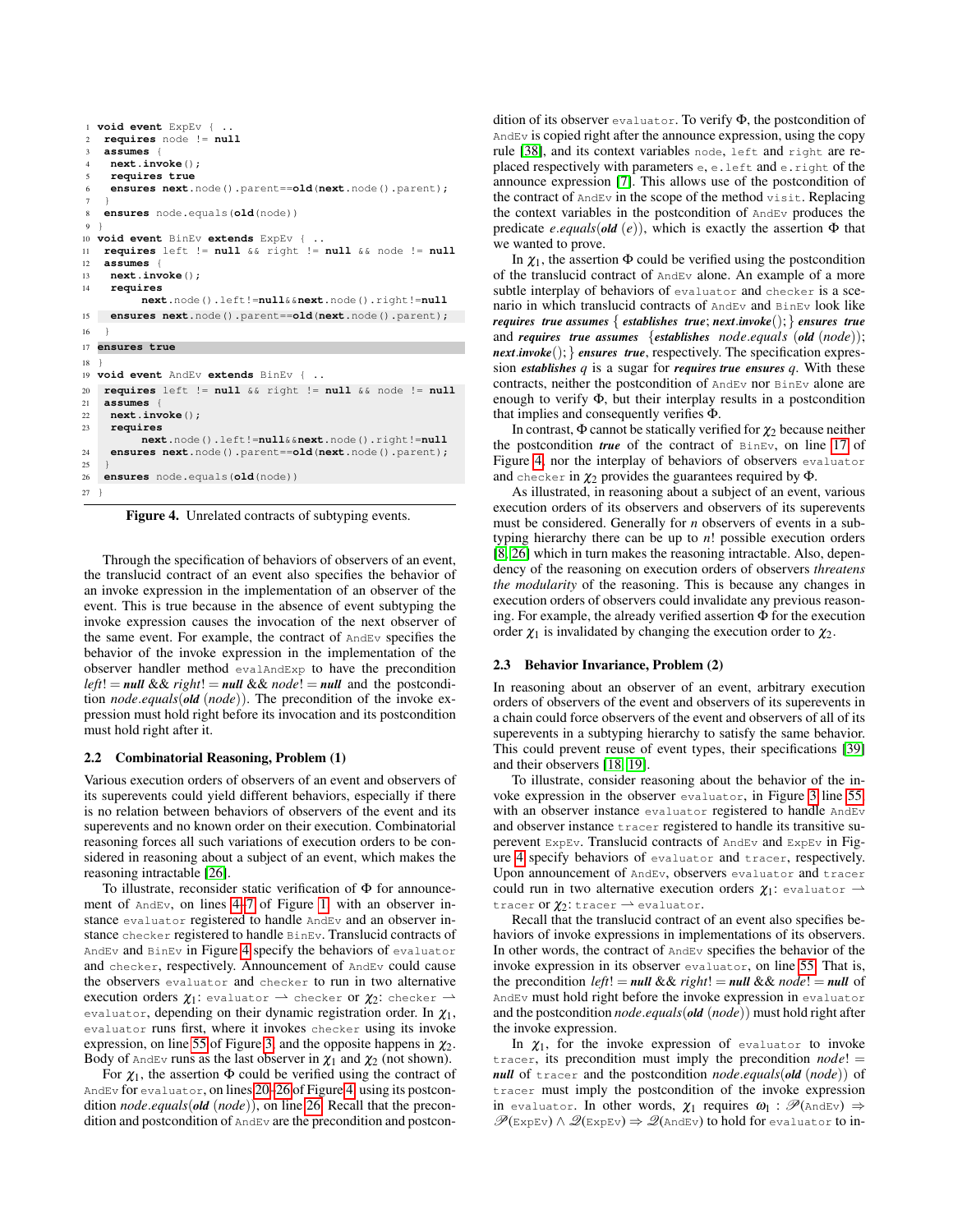voke tracer. Auxiliary functions  $\mathscr P$  and  $\mathscr Q$  return the precondition and postcondition of an event type, respectively. In contrast,  $\chi_2$  requires  $\omega_2 : \mathscr{P}(\text{ExpEv}) \Rightarrow \mathscr{P}(\text{AndEv}) \wedge \mathscr{Q}(\text{AndEv}) \Rightarrow \mathscr{Q}(\text{ExpEv})$  to hold for tracer to invoke evaluator. To allow both execution orders  $\chi_1$  and  $\chi_2$ , both conditions  $\omega_1$  and  $\omega_2$  must hold which in turn requires preconditions and postconditions of AndEv and ExpEv and consequently preconditions and postconditions of their observers evaluator and tracer to be the same, i.e. invariant.

# <span id="page-4-0"></span>3. Solution

To solve combinatorial reasoning and behavior invariance problems we propose to *(1)* relate behaviors of observers of an event and its superevent by a refining relation among greybox event specifications in an event subtyping hierarchy and to *(2)* limit arbitrary execution order of observers by a non-decreasing relation on execution orders of observers. This proposal constitutes a new language design called *Ptolemy*<sub>S</sub> with support for these relations. Figure [5](#page-4-1) shows an overview of these relations in *Ptolemy*<sub>S</sub>.



<span id="page-4-1"></span>Figure 5. Refining, non-decreasing and conformance relations.

In Figure [5,](#page-4-1) for an event subtyping hierarchy, the refining relation guarantees that the specification (contract) of an event refines the specification of its superevent and the non-decreasing relation guarantees that upon announcement of an event by a subject, an observer of the event runs before an observer of its superevent. The conformance relation guarantees that each subject and observer of an event conform to and respect their event specification.

Detailed formalization of *Ptolemy*<sub>S</sub>'s sound static and dynamic semantics can be found in Sections [A](#page-12-25) and [B.](#page-14-0)

#### 3.1 *Ptolemy*<sub>s</sub>'s Syntax

Figure [6](#page-4-2) shows the expression-based core syntax of *Ptolemy*<sub>S</sub> with focus on event types, event subtyping and event specifications. Hereafter, *term*<sup>∗</sup> means a sequence of zero or more terms and [*term*] means zero or one term.

A *Ptolemy*<sub>S</sub> program is a set of declarations followed by an expression, which is like a call to the main method in Java. There are two kinds of declarations: class and event type declarations. A class can extend another class and it may have zero or more fields, methods and binding declarations.

Similarly, an event type declaration can extend (subtype) another event type and has a return type, a set of context variable declarations and an optional translucid contract. The return type of an event specifies the return type of its observers. An interesting property of return types of subtyping events is that, because of the non-decreasing relation, the return type of an event is a supertype of the return type of the event it extends, see Section [B.](#page-14-0) An event type declaration inherits context variables of the event types it extends and can declare more through width subtyping. It can also redeclare the context variables of the event types it extends through depth subtyping [\[24\]](#page-12-11), as long as the type of the redeclaring context is a subtype of the type of the redeclared context. Figure [2](#page-1-5) illustrates the declaration of the event type AndEv, on line [17.](#page-1-15)

```
proj ::= decl^* e\text{d}ecl ::= class c extends d \{ \text{form*} \text{meth*} \text{ binding*} \}| c event ev extends ev' { form* [contract] }
meth ::= t m (form<sup>*</sup>) { e }
binding ::= when ev do me, se ::= var | null | new c() | cast c e | if (e) {e} else {e}e.m(e^*) | e.f | e.f = e | form = e; e\mathsf{announce}\;ev\;(e^*)\;\{e\}\;\{e.\mathsf{invoke}(\cdot)\}| register(e) | unregister(e)
       | refining spec { e } | spec | either {e} or {e}
p, q ::= var |p.f|p == p | p < p |! p | p \le a p | o \le (p)contract ::= \text{requires } p \text{ [assumes } \{ se \} \text{] ensures } qspec ::= \text{requires } p \text{ ensures } qt ::= c \mid \text{thunk } evform ::= t varc, d ∈ C ∪ { Object} set of class names<br>
ev, ev' \in \mathcal{E} \cup \{Event\} set of event names
```
<span id="page-4-2"></span> $f \in \mathscr{F}$  set of field names *var* ∈  $\mathcal{V} \cup \{this, next\}$  set of variable names **Figure 6.** *Ptolemy*<sub>s</sub>'s core syntax, based on [\[7,](#page-12-15) [15,](#page-12-3) [24\]](#page-12-11).

 $\in \mathscr{E} \cup \{Event\}$  set of event names<br>  $\in \mathscr{F}$  set of field names

#### 3.2 Refining Relation of Event Specifications

*Ptolemy*<sub>S</sub> relates behaviors and control effects of observers of events in a subtyping hierarchy by relating their greybox event specifications through a refinement relation  $\triangleleft$ . In the refining relation, the specification of an event refines the specification of its superevent, for both behaviors and control effects. *Ptolemy*<sub>S</sub>'s refinement among greybox event specifications is the inverse of classical behavioral subtyping for blackbox method specifications [\[31\]](#page-12-23), however, blackbox specifications do not specify control effects.

In *Ptolemy*<sub>S</sub>, a translucid contract [\[7,](#page-12-15) [8\]](#page-12-19) of an event is a greybox specification that, *in relation* to its superevents, specifies behaviors and control effects of individual observers of the event and their invoke expressions. A translucid contract of an event specifies behaviors using the precondition *requires* and the postcondition *ensures*. The behavior *requires p ensures q* says that if the execution of an observer of the event starts in state  $\sigma$  satisfying *p*, written as  $\sigma \models p$ , and it terminates normally, it terminates in a state  $\sigma'$  that satisfies q, i.e.  $\sigma' \models q$ .

A translucid contract specifies control effects of its individual observers using its *assumes* block. An assumes block is a combination of program and specification expressions. A program expression exposes control effects of interest, e.g. invoke expressions, in the implementation of an observer whereas a specification expression *spec* hides the rest of its implementation allowing it to vary as long it respects its specification. The contract of an event only names the context variables of the event and must expose invoke expressions in the implementation of its observers. Figure [4](#page-3-0) illustrates the translucid contract of AndEv, on lines [20](#page-3-1)[–26,](#page-3-2) with its precondition, on line [20,](#page-3-1) postcondition, on line [26,](#page-3-2) program expression, on line [22](#page-3-5) and specification expression, on lines [23](#page-3-6)[–24.](#page-3-7) *Ptolemy*<sub>S</sub> relates translucid contracts of an event and its superevents through the refining relation  $\trianglelefteq$ .

<span id="page-4-4"></span>DEFINITION 3.1. *(refining translucid contracts). For event types ev and ev', where ev is a subevent of ev', written as ev*  $\ll$ :  $ev'^3$  $ev'^3$ *, and their respective translucid contracts*  $\mathcal{G} = (\textit{requires } p \textit{ assumes } \{se\})$ *ensures*  $q$ ) and  $\mathscr{G}' = ($  *requires*  $p'$  assumes  $\{se'\}$  *ensures*  $q'$ ),  $\mathscr{G}'$  *is refined by*  $\mathscr{G}$ *, written as*  $\mathscr{G}' \trianglelefteq \mathscr{G}$ *, if and only if:* 

(i). *requires*  $p'$  *ensures*  $q' \trianglelefteq$  *requires*  $p$  *ensures*  $q$ *(ii).*  $se' \leq se$ 

*Figure 7* defines the refinement relation  $\leq$  *for* **Ptolemy**<sub>S</sub> *expressions.* 

<span id="page-4-3"></span><sup>&</sup>lt;sup>3</sup> The class subtyping relation  $\preccurlyeq$  is different from *Ptolemy*<sub>S</sub>'s event subtyping relation  $\ll$ :, as discussed in Section [B.](#page-14-0)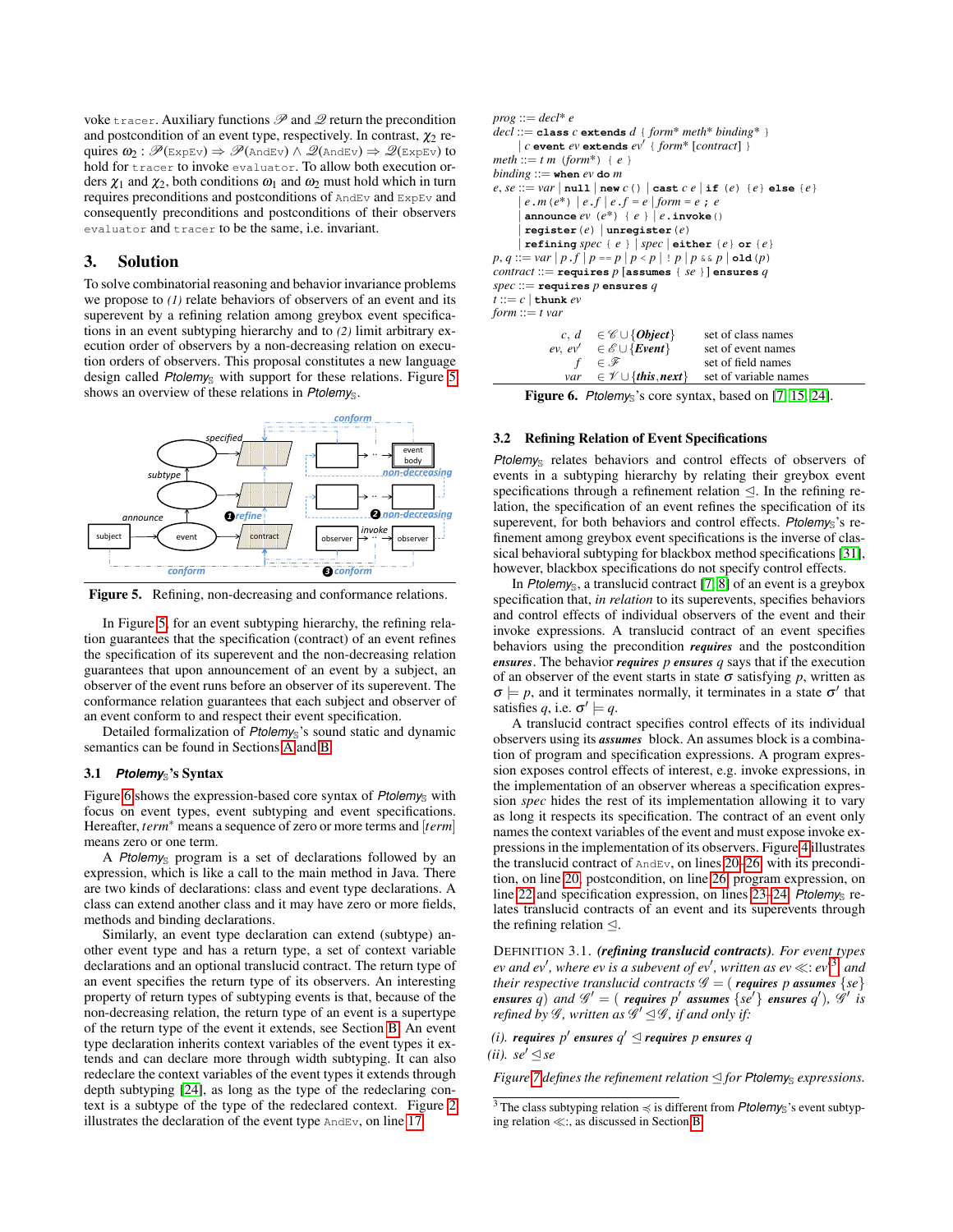| Event specification refinement relation: $ \Gamma \vdash s e' \lhd s e$                                                                                                                            |                         |
|----------------------------------------------------------------------------------------------------------------------------------------------------------------------------------------------------|-------------------------|
| $(R-Spec)$                                                                                                                                                                                         |                         |
| $spec = requires$ p ensures q<br>$spec' = requires \ p'$ ensures $q' \qquad p \Rightarrow p'$                                                                                                      | $q' \Rightarrow q$      |
| $\Gamma \vdash spec' \triangleleft spec$                                                                                                                                                           |                         |
| $(R-INUOKE)$                                                                                                                                                                                       | $(R-VAR)$               |
| $\Gamma \vdash s e' \triangleleft s e$<br>$\Gamma \vdash s e'.\mathit{invoke}() \triangleleft s e.\mathit{invoke}() \qquad \Gamma \vdash var' \triangleleft var$                                   | textualMatch(var', var) |
| $(R-DEFINE)$<br>$\Gamma \vdash s e_1' \trianglelefteq s e_1$ $\Gamma, t : var \vdash s e_2' \trianglelefteq s e_2$<br>$\Gamma \vdash t \text{ var} = se'_1; se'_2 \leq t \text{ var} = se_1; se_2$ |                         |
| $(R-IF)$<br>$\Gamma \vdash sp' \trianglelefteq sp$ $\Gamma \vdash se'_1 \trianglelefteq se_1$ $\Gamma \vdash se'_2 \trianglelefteq se_2$                                                           |                         |
| $\Gamma \vdash \textit{if}(sp')\{se_1'\}$ else $\{se_2'\} \trianglelefteq \textit{if}(sp)\{se_1\}$ else $\{se_2\}$                                                                                 |                         |
|                                                                                                                                                                                                    |                         |

<span id="page-5-0"></span>**Figure 7.** Select rules for the refining relation  $\triangleleft$ .

In Definition [3.1,](#page-4-4) for a translucid contract of an event to refine the contract of its superevent, *(i)* its behavior must refine the behavior of the contract of the superevent and *(ii)* its assumes block must refine the assumes block of the translucid contract of its superevent.

In Figure [7,](#page-5-0) the rule (R-SPEC) shows the refinement of the behavior  $spec' = requires p'$  ensures  $q'$  by the behavior  $spec =$ *requires*  $p$  *ensures*  $q$ . For the behavior *spec* to refine *spec*<sup>'</sup>, its precondition *p* must imply the precondition *p'*, i.e.  $p \Rightarrow p'$ , and the opposite must be true for their postconditions, i.e.  $q' \Rightarrow q$ . That is the subevent can *strengthen* the precondition of its superevent and *weaken* its postcondition which is the inverse of classical refinement in class subtyping [\[31\]](#page-12-23) where a subclass weakens the precondition of its superclass and strengthens its postcondition. Such inverse relation of behaviors is necessary in *Ptolemy*<sub>S</sub> to allow an observer of a superevent to run upon announcement of its subevents. Also unlike *Ptolemy*<sub>S</sub>'s refining, the classical refining is for blackbox contracts and does not directly apply to greybox translucid contracts [\[30\]](#page-12-22) and especially their assumes block [\[40\]](#page-12-32) with control effect specifications.

The assumes block *se* of the translucid contract of an event refines the assumes block *se'* of the contract of its superevent, i.e.  $se' \leq se$ , if: *(a)* each specification expression in *se* refines its *corresponding* specification expression in *se'* and *(b)* each program expression in *se* refines its corresponding program expression in *se*. The rule (R-SPEC) for refinement of behaviors also applies for refinement of specification expressions since they similarly are be-havior specifications with a precondition and postcondition [\[40\]](#page-12-32). A specification expression in a subevent can strengthen the precondition of its corresponding specification expression in its superevent and weaken its postcondition. For a program expression to refine another program expression, they must textually match. The rule (R-VAR) checks for textual matching of variable names using the auxiliary function *textualMatch*. For other program expressions, such as invoke and conditional, their refinement boils down to the refinement of their subexpressions, as in rules (R-INVOKE), (R-DEFINE) and (R-IF).

To illustrate, the translucid contract of AndEv, on lines [20–](#page-3-1) [26](#page-3-2) in Figure [4,](#page-3-0) refines the contract of  $ExpEv$ , on lines [2–](#page-3-9)[8.](#page-3-10) This is because *(i)* the precondition *left*! = *null* && *right*! = *null* &&  $node! = null$  of  $AndEv$  implies the precondition  $node! = null$  of ExpEv and the postcondition *node*.*equals*(*old* (*node*)) of ExpEv implies the same postcondition of AndEv, and thus using the rule (R-SPEC) the behavior of AndEv refines the behavior of ExpEv; *(ii)* the program expression *next*.*invoke*() of AndEv, on line [22,](#page-3-5) refines its corresponding program expression of ExpEv, on line [4,](#page-3-11) using (R-INVOKE) and (R-VAR), and specification expression *requires next*.*node*().*left* ==*old* (*next*.*node*().*left*) && *next*.*node*().*right* == *old* (*next*.*node*().*right*) *ensures*  $next.node().parent == old (next.node().parent)$  of  $AndEv$ , on lines [23](#page-3-6)[–24,](#page-3-7) refines its corresponding specification expression *requires true ensures next*.*node*().*parent* ==*old* (*next*.*node*().*parent*) in  $ExpEv$ , on lines [5](#page-3-12)[–6,](#page-3-13) using (R-SPEC).

However, the translucid contract of AndEv does not refine the contract of BinEv, on lines [11](#page-3-14)[–17,](#page-3-8) because the postcondition *true* of BinEv does not imply the postcondition of AndEv. Changing the postcondition of BinEv to *next*.*node*().*parent* ==*old* (*next*.*node*().*parent*) makes the contract of BinEv refine the contract of ExpEv.

Textual matching of program expressions is a simpler alternative to complex higher order logic or trace verification techniques with its tradeoffs [\[40\]](#page-12-32). Textual matching works because *Ptolemy*<sub>S</sub>'s semantics enforces depth subtyping, ensuring that a redeclaring context variable in an event is a subtype of the redeclared context in its superevents and a *next* variable in the contract of an event is a subtype of the next variable in the contract of its superevent.

The refining relation  $\triangleleft$  defines the refinement for corresponding program and specification expressions. That is, only *structurally similar* contracts may refine each other. Two translucid contracts are structurally similar if for each specification (program) expression in the assumes block of one, a possibly different specification (program) expression exists in the assumes block of the other at the same location. *Ptolemy*<sub>S</sub>'s structural similarity for the refining relation allows definition of *Ptolemy*<sub>S</sub>'s event specification inheritance, see our technical report [\[33\]](#page-12-26), such that it statically guarantees the refining relation by combining translucid contracts of an event and its superevents in a subtyping hierarchy.

#### 3.3 Non-Decreasing Relation of Observers' Execution

*Ptolemy* limits the arbitrary execution order of observers of an event and its superevents by enforcing a non-decreasing relation on execution orders of observers. In the non-decreasing order , an observer of an event runs before an observer of its superevent. *Ptolemy*<sub>S</sub>'s semantics for *announce*, *invoke*, *register* and *unregister* expressions and the relation of return types of events in an event hierarchy guarantee the non-decreasing order.

In *Ptolemy*<sub>S</sub>, a subject announces an event *ev* using the announce expression *announce*  $ev(e^*)\{e'\}$ . The announce expression evaluates parameters *e*\* to values *v*\*, creates an event closure for the event *ev* and binds values *v*\* to context variables of *ev* in the closure. The announce expression also creates, in the event closure, a chain containing registered observers of *ev* and observers of *all its superevents* and runs the first observer in the chain. To construct the chain, the announce expression adds observers of the event *ev* to an empty chain followed by adding observers of the direct superevent of *ev* and recursively continues until it reaches the root event *Event*<sup>[4](#page-5-1)</sup>. The event body  $e'$  is added to the end of the chain.

By construction, the announce expression ensures that an observer of an event shows up before an observer of its superevent in the chain, which basically is the non-decreasing order of observers. Observers of the same event in the chain *maintain* among themselves the same order as their dynamic registration order, i.e. an observer registered earlier shows up in the chain before the ones registered later. This makes *Ptolemy*<sub>S</sub> backward compatible with its earlier versions [\[7,](#page-12-15) [8,](#page-12-19) [15\]](#page-12-3) that do not support event subtyping. The expression *next* is a placeholder for an event closure and the type *thunk ev* is the type of the event closure of an event *ev*.

<span id="page-5-1"></span><sup>4</sup> *Event* is not accessible to programmers and does not have observers, as a simple design choice, to not allow programmers to affect behaviors of events of a system by defining a specification for *Event*.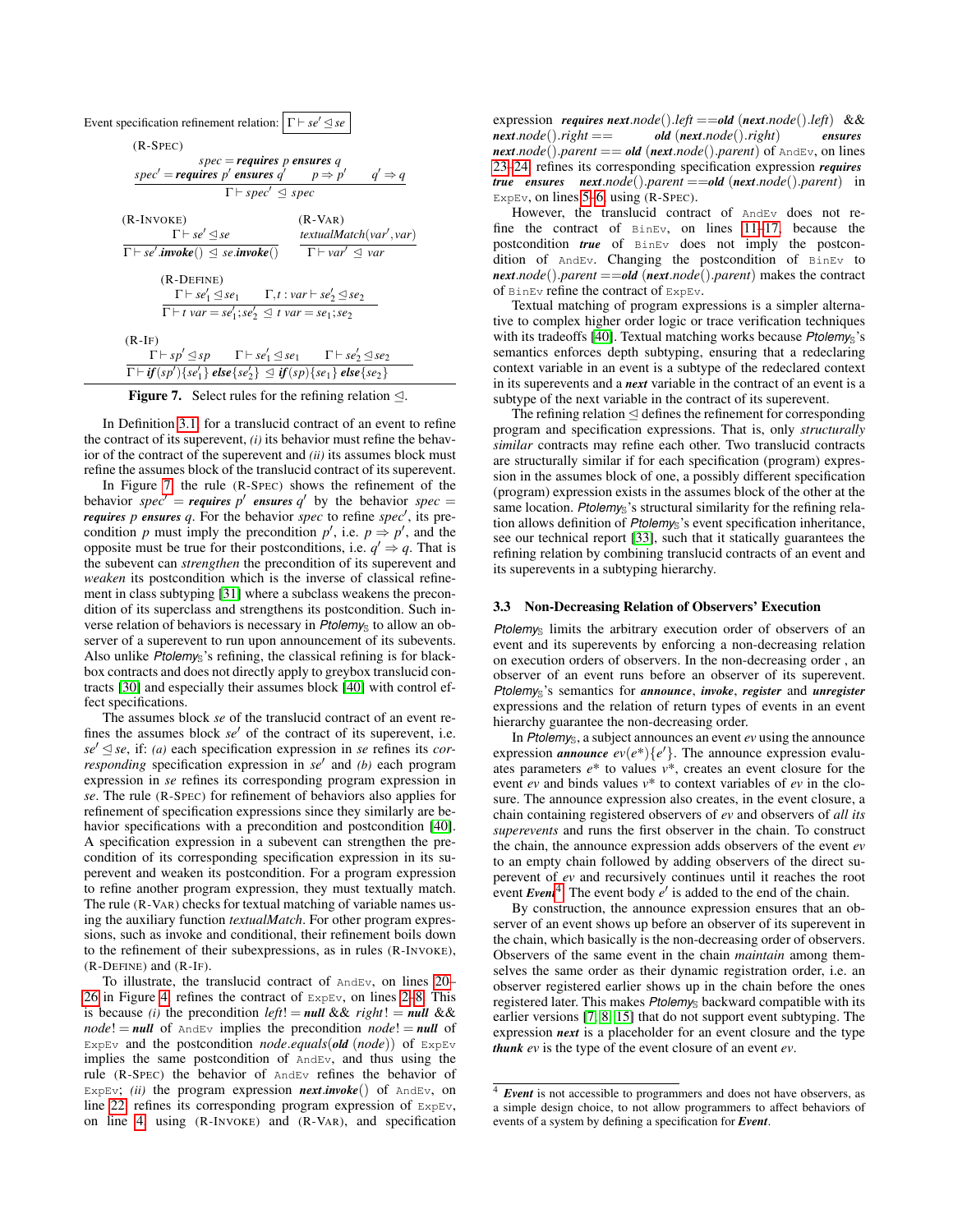After construction of the chain and running the first observer in the chain, by the announce expression, observers in the chain can invoke each other using an invoke expression *e*.*invoke*(). The invoke expression evaluates *e* to an event closure containing the chain of observers and runs the next observer in the chain, which is according to the non-decreasing order. For observers to run in the non-decreasing order, the return type of an observer of an event must be a supertype of the return type of the observers of its superevent. *Ptolemy*<sub>S</sub>'s static semantics, in Section [B,](#page-14-0) guarantees this by ensuring that the return type of an event is a supertype of the return type of its superevent.

Upon announcement of an event, only registered observers of the event and its superevents run. In *Ptolemy*<sub>S</sub>, observers show interest in events through binding declarations and register to handle the events. A binding declaration *when ev do m* in an observer says to run the observer handler method *m* when an event of type *ev* is announced. The expression *register*( $e$ ) evaluates  $e$  to an object and adds it to the list of observers *A*[*ev*] for each event type *ev* that is named in binding declarations of the observer, and *unregister*(*e*) removes the object *e* from the list of observers of those events. The announce expression for an event *ev* recursively concatenates the list of observers  $A|ev|$  of the event *ev* and the list of observers of its superevents to construct the chain of observers.

# 3.4 Refining + Non-decreasing Relations

Any of refining or non-decreasing relations alone cannot solve both combinatorial reasoning and behavior invariance problems. With the refining relation alone, because of the arbitrary execution order of observers, still up to *n*! possible execution orders of *n* observers of the event and observers of its superevents should be considered in reasoning, which threatens its tractability; changes in execution orders of observers of the event or observers of its superevents can still invalidate any previous reasoning, which threatens modularity of reasoning; and observers of events in a subtyping hierarchy still could be forced to satisfy the same behavior, which threatens reuse. A trivial refining relation in which events of a hierarchy satisfy the same behavior enables modular reasoning, however, it is undesirable as it prevents reuse of event types, their specifications [\[39\]](#page-12-31) and observers [\[18,](#page-12-4) [19\]](#page-12-1).

With the non-decreasing relation alone, because of unrelated behaviors of observers, observers of events in a subtyping hierarchy may still be forced to satisfy the same behavior and any changes in behaviors of superevents of an event could invalidate any previous reasoning about subjects and observers of the event.

Interestingly, reversing both refining and non-decreasing relations still allows modular reasoning. To reverse these relations, the translucid contract of a superevent refines the contract of its subevent and an observer of a superevent runs before any observer of its subevent. We chose the current design, as it seemed more natural, to us, for observers of an already announced event to run before observers of its superevents.

# <span id="page-6-0"></span>4. Modular Reasoning

This section formalizes *Ptolemy*<sub>S</sub>'s Hoare logic for modular reasoning, its conformance relation for subjects and observers and soundness of its reasoning technique.

*Ptolemy*<sub>S</sub>'s refining and non-decreasing relations enable its modular reasoning about subjects and observers of an event, as shown in Figure [8.](#page-6-1) The main idea is to use the translucid contract of an event as a sound approximation of the behaviors of its observers and observers of its superevents to reason about:

*(1)* a subject of the event, especially its *announce* expression, independent of its observers and observers of its superevents and their execution orders; and

*(2)* an observer of the event, especially its *invoke* expressions, independent of its subjects as well as observers it may invoke and their execution orders.



<span id="page-6-1"></span>Figure 8. Select reasoning rules in *Ptolemy*<sub>S</sub>'s Hoare [\[32\]](#page-12-24) logic, inspired by [\[9,](#page-12-16) [40\]](#page-12-32).

Figure [8](#page-6-1) shows *Ptolemy*<sub>S</sub>'s Hoare logic [\[32\]](#page-12-24) for modular reasoning about behaviors of subjects and observers. *Ptolemy*<sub>S</sub>'s reasoning rules use a reasoning judgement of the form  $\Gamma \vdash \{p\}$  *e*  $\{q\}$  that says the Hoare triple  $\{p\}$  *e*  $\{q\}$  is provable using the variable typing environment Γ, which maps variables to their types. The judgement  $Γ ⊢ {p} ∈ {q}$  is valid, written as  $Γ ⊨ {p} ∈ {q}$ , if for every state σ that agrees with type environment Γ, if *p* is true in σ, i.e. σ |= *p*, and if the execution of *e* terminates in a state  $\sigma'$ , then  $\sigma' \models q$ . This definition of validity is for partial correctness where termination is not guaranteed. Ptolemy<sub>S</sub>'s reasoning rules use a fixed class table *CT*, which is a set of the program's class and event type declarations. The notation *ep*[*e*\*/*var*\*] denotes replacing variables *var*\* with  $e^*$  in the expression  $ep$ . Ptolemy<sub>S</sub>'s rules for reasoning about standard object-oriented expressions remain the same as in previous work [\[32,](#page-12-24) [40–](#page-12-32)[42\]](#page-12-33) and are omitted.

In Figure [8,](#page-6-1) the rule (V-ANNOUNCE) reasons about the behavior of an announce expression in a subject. The rule says that the behavior of an announce expression announcing an event *ev* is the behavior *requires p ensures q* of the translucid *contract* of the event *ev*. To use the precondition *p* of the contract and its postcondition *q* in the scope of the announce expression, their context variables *var*\* are replaced by arguments *e*\* of the announce expression [\[38\]](#page-12-30). The rule (V-ANNOUNCE) does not require and is independent of any knowledge of individual observers of *ev* or observers of its superevents, their implementations or execution orders which in turn makes it modular and tractable.

To illustrate (V-ANNOUNCE), reconsider verification of the assertion  $\Phi$  for the announce expression of AndEv, on lines [4–](#page-1-3)[7](#page-1-4) of Figure [1.](#page-1-2) Using the translucid contract of AndEv, on lines [20–](#page-3-1)[26,](#page-3-2) the conclusion of (V-ANNOUNCE) replaces parameters e, e.left and e.right of the announce expression for context variables of node, left and right of AndEv in the precondition and postcondition of the contract of AndEv and yields the Hoare triple:

```
\Gamma \vdash \{e.left! = \textit{null} \&\& e.right! = \textit{null} \&\& e!=\textit{null}\}announce AndEv(e, e.left, e.right)
         {e.left.accept(this); e.right.accept(this);}
      {e.equals(old (e))}
```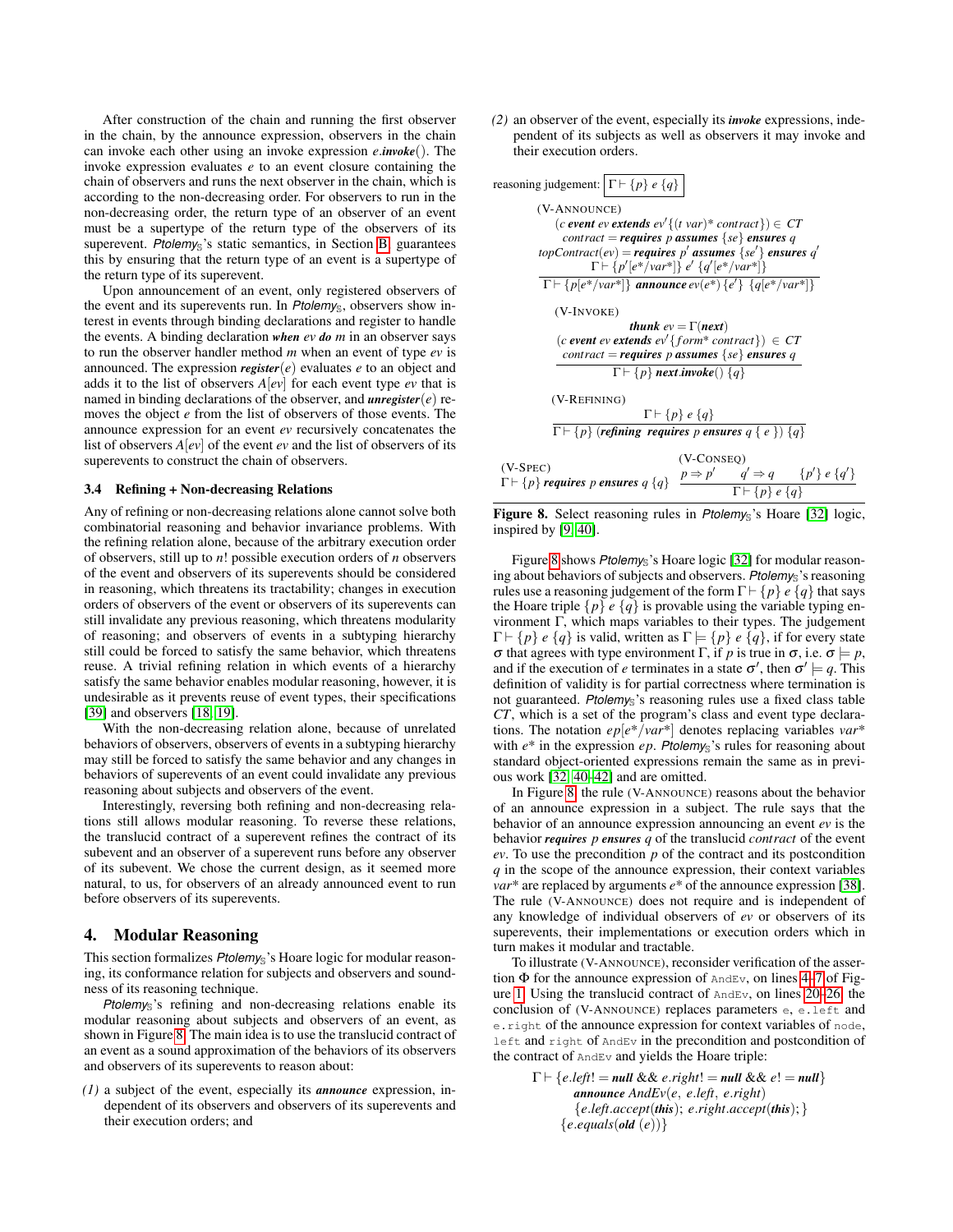The above judgement says, if e, e.left and e.right are not null, the expression *e* and its state remain the same after announcement and handling of AndEv, i.e. *e*.*equals*(*old* (*e*)), which is exactly the assertion  $\Phi$  we wanted to verify.

The rule (V-INVOKE) reasons about the behavior of an invoke expression, in an observer. The rule says that the behavior of an invoke expression in an observer of the event *ev*, is the behavior of the translucid *contract* of *ev*. The type of the event that the observer handles, i.e. *ev*, is part of the type of the event closure *next*. The function Γ(*next*) returns the type of the *next* expression in the typing environment Γ. Recall that the event closure next is passed as a parameter to each observer handler method. Again, the rule (V-INVOKE) does not require and is independent of any knowledge about subjects of the event *ev* or observers it may invoke in the chain of observer *next* and thus is modular and tractable.

The rule (V-REFINING) says that the behavior of the body *e* of a refining expression is the behavior of its specification expression *requires p ensures q*. This is true, because the body of the refining expression claims to refine its specification. The rule (V-SPEC) is straightforward [\[40\]](#page-12-32) and the rule (V-CONSEQ) is standard [\[32\]](#page-12-24).

#### 4.1 Soundness of Reasoning

In *Ptolemy*<sub>S</sub>'s the translucid contract of an event is a sound approximation of behaviors of its subjects and observers independent of observers of the event, observers of its superevents and their execution orders. This is sound because of the following:

- 1. conformance of each observer and subject of an event to the translucid contract of the event; and
- 2. refining relation among specifications of the event and its superevents; and
- 3. non-decreasing relation on execution orders of observers of the event and observers of its superevents.

For a greybox translucid contract of an event, *all* subjects and observers of the event must conform to the contract of the event. This is different from a blackbox method specification, e.g. in JML, in which only a single method has to respect a contract [\[8,](#page-12-19) [31\]](#page-12-23). Ptolemy<sub>S</sub>'s semantics, in Sections [A](#page-12-25) and [B,](#page-14-0) guarantees the conformance using a combination of type checking and runtime assertion checking. *Ptolemy*<sub>S</sub>'s event specification inheritance [\[33\]](#page-12-26), statically guarantees the refining relation and *Ptolemy*<sub>S</sub>'s dynamic semantics guarantees the non-decreasing relation. Figure [5](#page-4-1) shows the interplay of conformance, refining and non-decreasing relations.

### 4.1.1 Conforming Observers

<span id="page-7-1"></span>DEFINITION 4.1. *(Conforming observer) For an event type ev with a translucid contract*  $\mathscr{G} =$  (*requires p assumes* {*se*} *ensures q*)*, its observer handler method m with its implementation e is conforming if and only if there exists a typing environment* Γ *such that:*

*(i).*  $\Gamma \models \{p\}$  *e*  $\{q\}$ *(ii). se*  $\sqsubseteq$ *s e* 

*where Figure* [9](#page-7-0) defines the structural refinement relation  $\sqsubseteq_s$  *between the assumes block se and the body e of its observer.*

Definition [4.1](#page-7-1) says that for an observer handler method of an event *ev* to be conforming, its implementation *e* must satisfy the precondition *p* and postcondition *q* of the translucid contract of the event, i.e. requirement *(i)*. An expression *e* satisfies a precondition *p* and a postcondition *q* in a typing environment Γ, written as  $\Gamma \models \{p\}$  *e*  $\{q\}$ , if and only if for every program state  $\sigma$  that agrees with the type environment  $\Gamma$ , if the precondition  $p$  is true in  $\sigma$ , and if the execution of *e* terminates in a state  $\sigma'$ , then *q* is true in  $\sigma'$ . Currently *Ptolemy*<sub>S</sub> uses runtime assertions to check for satisfaction of preconditions and postconditions of a contract by its observers. Static verification techniques could also be used to check for such satisfaction [\[9\]](#page-12-16). Figure [10](#page-8-0) shows the conforming observer Evaluator and its observer handler method evalAndExp, on lines [21–](#page-8-1)[32.](#page-8-2) In evalAndExp, assertions on lines [22](#page-8-3) and [31](#page-8-4) check for preconditions and postconditions of the contract of AndEv on lines [2](#page-8-5) and [8.](#page-8-6)

| Structural refinement relation: $\Gamma \vdash s e \sqsubset_s e$                                                           |                                                                                      |
|-----------------------------------------------------------------------------------------------------------------------------|--------------------------------------------------------------------------------------|
| $(S$ -REFINING)                                                                                                             |                                                                                      |
| $\Gamma \vdash spec \sqsubseteq_s \text{refining spec } \{e\}$                                                              |                                                                                      |
| $(S-INUOKE)$                                                                                                                | $(S-VAR)$                                                                            |
|                                                                                                                             | KE)<br>$\Gamma \vdash se \sqsubseteq_s e$ (S-VAR)<br>$text{naturalMatch}(var', var)$ |
| $\Gamma \vdash$ se.invoke() $\sqsubseteq_s$ e.invoke() $\Gamma \vdash var' \sqsubseteq_s var$                               |                                                                                      |
| (S-ANNOUNCE)                                                                                                                |                                                                                      |
| $\Gamma \vdash s e^* \sqsubseteq_s e^*$ $\Gamma \vdash s e \sqsubseteq_s e$                                                 |                                                                                      |
| $\Gamma \vdash$ announce $ev(se^*)\{se\} \sqsubseteq_s$ announce $ev(e^*)\{e\}$                                             |                                                                                      |
| $(S-ETHEROR)$                                                                                                               |                                                                                      |
| $\Gamma \vdash s e_1 \sqsubset_s e \vee \Gamma \vdash s e_2 \sqsubset_s e$                                                  |                                                                                      |
| $\overline{\Gamma \vdash}$ either $\{se_1\}$ or $\{se_2\} \sqsubseteq_s e$                                                  |                                                                                      |
| $(S-DEFINE)$                                                                                                                |                                                                                      |
| $\Gamma \vdash s e_1 \sqsubseteq_s e_1 \qquad \Gamma, var : t \vdash s e_2 \sqsubseteq_s e_2$                               |                                                                                      |
| $\Gamma \vdash t \text{ var} = \text{se}_1; \text{se}_2 \sqsubseteq_s t \text{ var} = e_1; e_2$                             |                                                                                      |
| $(S-IF)$                                                                                                                    |                                                                                      |
| $\Gamma \vdash sp \sqsubseteq_s ep \qquad \Gamma \vdash se_1 \sqsubseteq_s e_1 \qquad \Gamma \vdash se_2 \sqsubseteq_s e_2$ |                                                                                      |
| $\Gamma \vdash \textit{if}(sp)\{se_1\}$ else $\{se_2\} \sqsubseteq_s \textit{if}(ep)\{e_1\}$ else $\{e_2\}$                 |                                                                                      |

<span id="page-7-0"></span>**Figure 9.** Select rules for structural refinement  $\subseteq_s [7, 40]$  $\subseteq_s [7, 40]$  $\subseteq_s [7, 40]$ .

Definition [4.1](#page-7-1) also requires the implementation *e* of a conforming observer to structurally refine the assumes block *se* of its translucid contract, i.e. requirement *(ii)*. The structural refinement  $\sqsubseteq_s$  guarantees that an observer of an event, in its implementation has the control effects exposed in its translucid contract [\[7,](#page-12-15) [8\]](#page-12-19) using its program expressions. Figure [9](#page-7-0) shows select rules for *Ptolemy*<sub>S</sub>'s structural refinement.

The implementation *e* of an observer handler method structurally refines the assumes block *se* of its translucid contract if: *(a)* for each specification expression *spec* in *se* there is a corresponding *refining* expression in *e* with the same specification and *(b)* for each program expression in *se*, there is a corresponding textually matching program expression in *e*. The rule (S-REFINING) checks for structural refinement of a specification expression by a refining expression. (S-VAR) checks for textual matching of variable names using the auxiliary function *textualMatch*. For other program expressions, structural refinement boils down to structural refinement of their subexpressions. The rule (S-EITHEROR) allows an observer to choose between behaviors in its either-branch or its or-branch. Similar to the refining relation, structural refinement requires structural similarity between the implementation of a conforming observer and the assumes block of its contract.

In Figure [10,](#page-8-0) the assumes block, on lines [3–](#page-8-7)[7,](#page-8-8) is structurally refined by the implementation of the conforming observer evalAndExp, on lines [22](#page-8-3)[–31](#page-8-4) (ignoring runtime assertion checks), because the program expression *next*.*invoke*() on line [4](#page-8-9) is structurally refined by the program expression in the implementation on line [23](#page-8-10) and the specification expression on lines [5](#page-8-11)[–6](#page-8-12) is refined by a refining expression with the same specification on lines [25–](#page-8-13) [29.](#page-8-14) Structural refinement guarantees that the implementation of evalAndExp has a *next*.*invoke*() expression as its control effect, as specified by the program expression *next*.*invoke*() in its contract.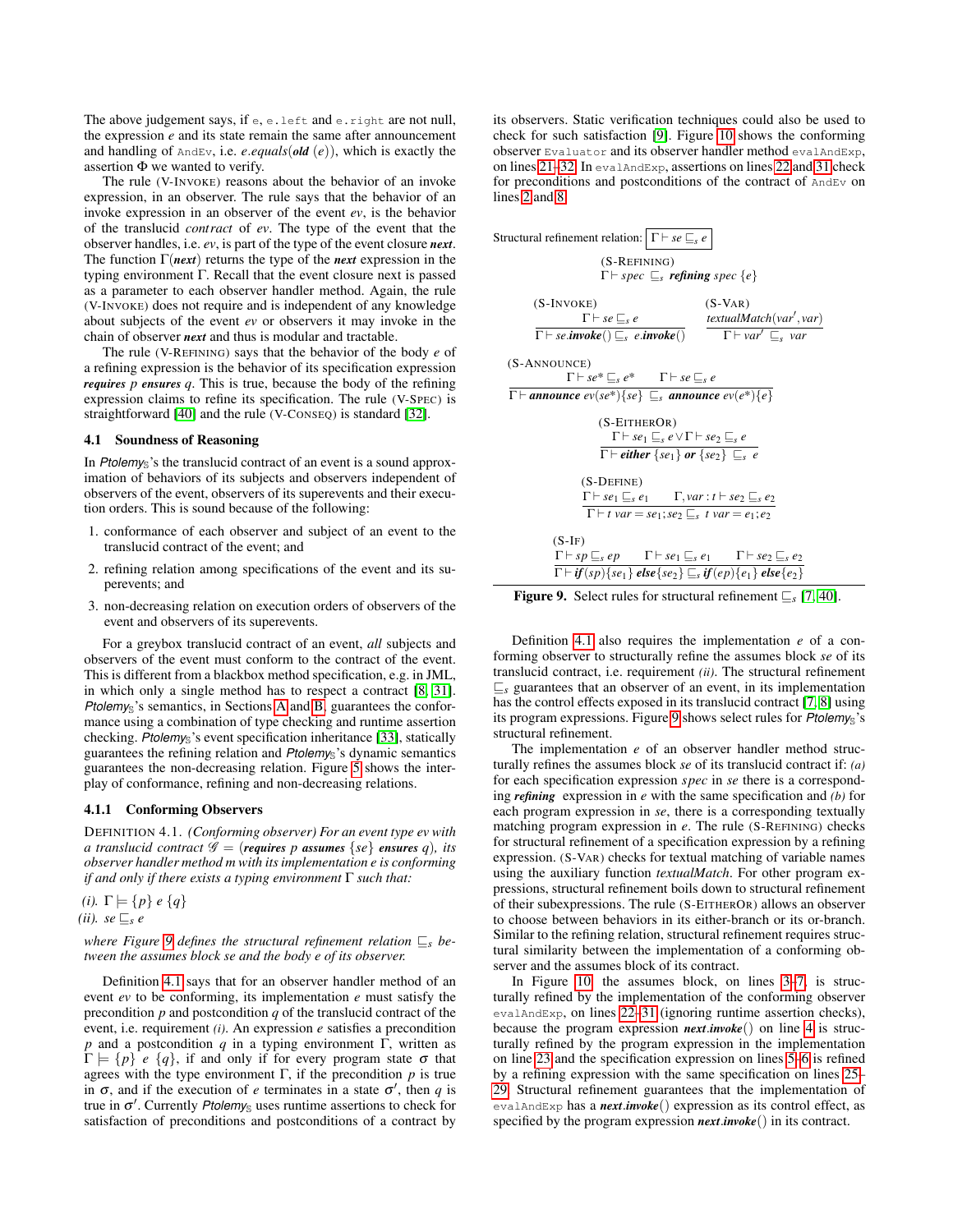A refining expression claims that its body satisfies its specification. *Ptolemy*<sub>S</sub> uses runtime assertions to check this claim. In Figure [10,](#page-8-0) runtime checks on lines [24](#page-8-15) and [30](#page-8-16) check that the body of the refining expression satisfies its precondition and postcondition on lines [26](#page-8-17) and [27.](#page-8-18)

Though similar, in the structural refinement  $\sqsubseteq_s$  the implementation of an observer refines the assumes block of the translucid contract of its event, whereas in the refining relation  $\leq$  the contract of an event refines the contract of its superevent. A specification expression in a contract is structurally refined by a refining expression in  $\sqsubseteq_s$  whereas it is refined by another specification expression in  $\leq$ .

## 4.1.2 Conforming Subjects

DEFINITION 4.2. *(Conforming subject) For an event type ev with a translucid contract*  $\mathcal{G} =$  (*requires p assumes* {*se*} *ensures q*)*, its* subject with an announce expression **announce**  $ev(e^*)\{e'\}$  in its im*plementation, is conforming if and only if:*

 $\Gamma \models \{p'\}\neq \{q'\}\$  where requires  $p'$  assumes  $\{se'\}\$ ensures  $q' = 0$ *topContract*(*ev*)

The definition says that for a subject of *ev* to be conforming its event body  $e'$  must satisfy the precondition  $p'$  and postcondition  $q'$  of the translucid contract of the event on top of the subtyping hierarchy of *ev*, right before the root event *Event*. The auxiliary function *topContract* returns the translucid contract of this event. As shown in Figure [5,](#page-4-1) this is necessary for the non-decreasing relation in which observers of the event and observers of its superevent run before the event body  $e'$  in the chain of observers. Figure [10](#page-8-0) shows the conforming subject ASTVisitor, on lines [10–](#page-8-19)[19.](#page-8-20) Runtime assertions on lines [13](#page-8-21) and [16](#page-8-22) check for satisfaction of the precondition and postcondition of the top contract of AndEv, i.e. the translucid contract of ExpEv, by the event body.

# 4.1.3 Soundness Theorem

<span id="page-8-23"></span>Theorem [4.3](#page-8-23) formalizes soundness of *Ptolemy*<sub>S</sub>'s Hoare logic.

THEOREM 4.3. *(Soundness of Ptolemy<sub>S</sub></sub>'s Hoare logic) Ptolemy<sub>S</sub>'s Hoare logic, in Figure [8,](#page-6-1) is sound for conforming Ptolemy*<sub>S</sub> *programs. In other words, any Hoare triple provable using Ptolemy<sub>S</sub>'s logic, i.e.*  $\Gamma \vdash \{p\}$  *e*  $\{q\}$ *, is a valid triple, i.e.*  $\Gamma \models \{p\}$  *e*  $\{q\}$ *.* 

The proof is based on induction on the number of events in a subtyping hierarchy and the number of their observers and uses conformance, refining and non-decreasing relations. Full proof of the theorem can be found in our technical report [\[33\]](#page-12-26) .

#### 4.2 Revisiting Reasoning about Announce and Invoke

*Ptolemy*<sub>S</sub>'s reasoning rules (V-ANNOUNCE) and (V-INVOKE) are sound because the conformance, refining and non-decreasing relations allow, in any chain of observers, the implementation of an invoked observer to be inlined in place of invoke expressions of its invoking observer *without violating* the precondition and postcondition of the invoking observer. This in turn allows the chain of observers of an event and observers of its superevents, starting from the event body at the end of the chain back to its beginning, to be recursively inlined in an announce expression without violating the precondition and postcondition of the contract of the event.

To illustrate, reconsider reasoning about the behavior of *announce AndEv*(*e*, *e*.*left*, *e*.*right*), in Figure [1.](#page-1-2) Upon announcement of AndEv, if there are no observers of AndEv or observers of its superevents BinEv or ExpEv in the chain of observers, then the event body *e*.*left*.*accept*(*this*); *e*.*right*.*accept*(*this*) executes. The subject ASTVisitor of AndEv is conforming and thus the event body satisfies the behavior of the contract of ExpEv, which is the top event in the hierarchy of AndEv. That is, the event

```
2 requires left != null && right != null && node != null
   3 assumes {
    4 next.invoke();
    5 requires
         next.node().left!=null&&next.node().right!=null
    6 ensures next.node().parent==old(next.node().parent);
 7 }
   8 ensures node.equals(old(node))
\overline{9}10 class ASTVisitor {
   void visit(AndExp e) {
12 announce AndEv(e, e.left, e.right) {
13 assert(e != null);
14 e.left.accept(this);
15 e.right.accept(this);
16 assert(node.equals(old(node)));
17 }
18 \quad \} \quad .19 }
20 class Evaluator { ..
21 void evalAndExp (AndEv next) {
22 assert(next.node().left!=null&&next.node().right!=null
         &&next.node()!=null);
23 next.invoke();
24 assert(next.node().left!=null&&next.node().right!=null);
25 refining
26 requires
         next.node().left!=null&&next.node().right!=null
27 ensures next.node().parent==old(next.node().parent){
28 BoolVal b1 = (BoolVal) valStack.pop();
29 }
30 assert(next.node().parent==old(next.node().parent));
31 assert(next.node().equals(old(next.node())));
32 \t 33 \t W33 when AndEv do evalAndExp; ..
34 }
```
<span id="page-8-5"></span><sup>1</sup> **void event** AndEv **extends** BinEv { ..

<span id="page-8-18"></span><span id="page-8-17"></span><span id="page-8-16"></span><span id="page-8-15"></span><span id="page-8-14"></span><span id="page-8-13"></span><span id="page-8-10"></span><span id="page-8-4"></span><span id="page-8-3"></span><span id="page-8-2"></span><span id="page-8-1"></span><span id="page-8-0"></span>Figure 10. Conforming Evaluator and ASTVisitor.

body satisfies the precondition  $node$  !  $= null$  and the postcondition *node*.*equals*(*old* (*node*)) of ExpEv after the context *node* is replaced with parameter *e* of the announce expression:

$$
\Gamma \models \{e := \textit{null}\} \n\Gamma \models \{e := \textit{null}\} \n\quad.e. left. accept(\textit{this}); e. right. accept(\textit{this});
$$
\n
$$
\{e. equals(\textit{old}(e))\}
$$

The refining relation guarantees that the behavior of AndEv refines the behavior of  $ExpEv$ . That is, the precondition of  $AndEv$  implies the precondition of ExpEv, i.e. *left*! = *null* && *right*! = *null* && *node*! = *null*  $\Rightarrow$  $node != null$ , and the opposite is true for their postconditions, i.e.  $node.equals(old(node)) \Rightarrow node.equals(old(node))$ . Using these implications, the rule (V-CONSEQ) and after replacing the context *node* with *e*, one can conclude that the event body satisfies the behavior of AndEv:

 $\Gamma \models \{e.left! = null \&\& e.right! = null\}$ *e*.*left*.*accept*(*this*); *e*.*right*.*accept*(*this*); {*e*.*equals*(*old* (*e*))}

Since the event body is the only observer that executes upon announcement of AndEv, the announce expression can be replaced with the event body:

```
(H-ANNOUNCE-BODY)
\Gamma \models \{e.left! = \textit{null} \&\& e.right! = \textit{null} \& \& e! = \textit{null} \}announce AndEv(e, e.left, e.right)
         {e.left.accept(this); e.right.accept(this);}
      {e.equals(old (e))}
```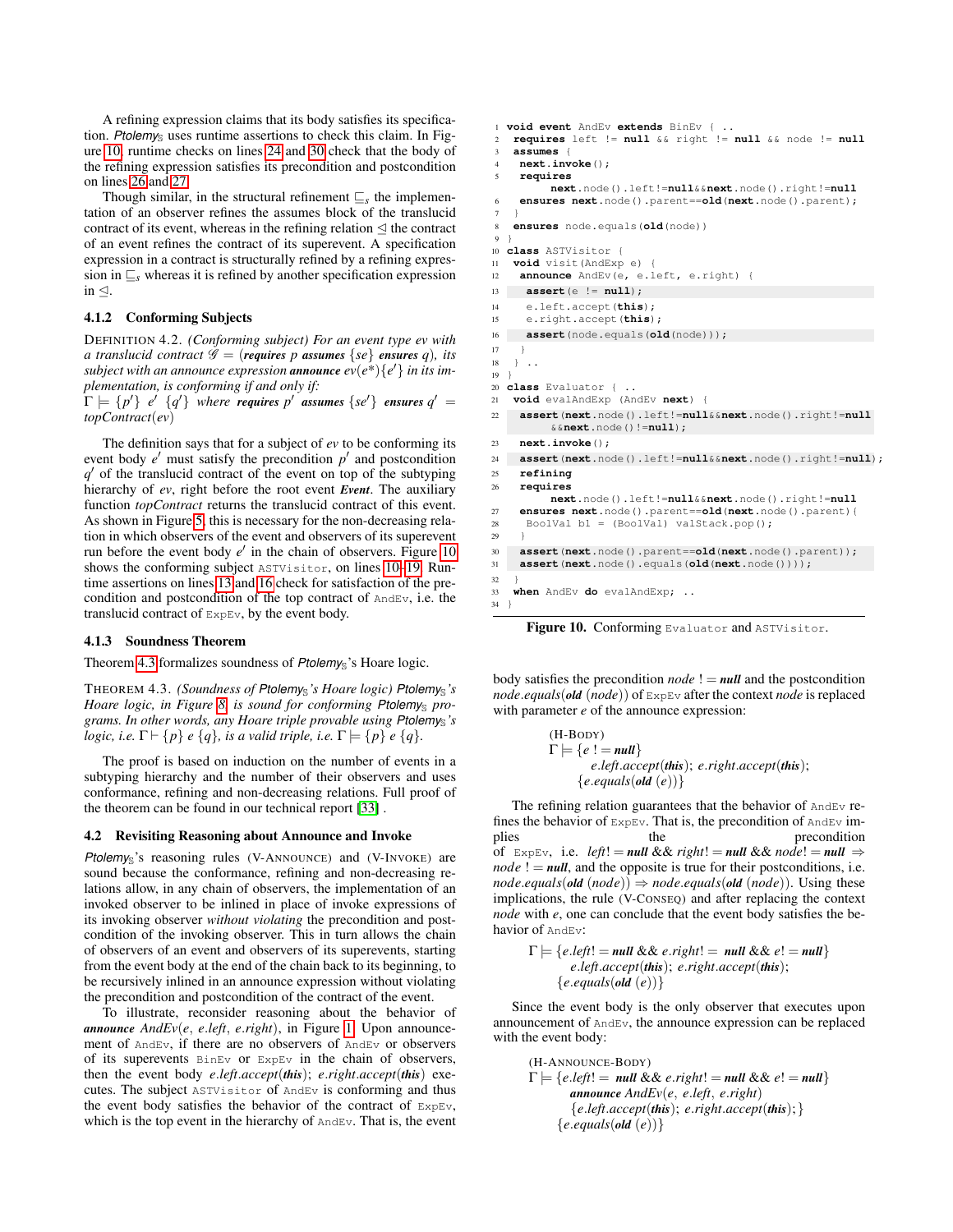The judgement (H-ANNOUNCE-BODY) says the announce expression of AndEv with event body as its only observer satisfies the behavior of the translucid contract of AndEv.

However, the event body may not be the only observer of AndEv. Consider observers evaluator and tracer of event AndEv and  $ExpEv$  and the event body of AndEv, shown as  $\mathscr{B}$ (AndEv), run in a chain  $\chi_1$  : evaluator  $\to$  tracer  $\to$   $\mathscr{B}$ (AndEv). Again, conformance of ASTVisitor means that the event body satisfies the behavior of the contract of ExpEv, i.e. (H-BODY). Recall that an observer of an event and the invoke expressions in its implementation have the precondition and postcondition of the contract of the event. The precondition of the invoke expression in the implementation of tracer implies the precondition of the event body, i.e.  $node! = null \Rightarrow node! = null$  and the postcondition of the event body implies the postcondition of the invoke expression, i.e.  $node.equals(old(node)) \Rightarrow node.equals(old(node))$ . This in turn allows the event body, in grey, to be inlined in the place of the invoke expression in the implementation of tracer, in Figure [3,](#page-2-0) without violating the precondition and postcondition of tracer:

(H-TRACER)  
\n
$$
\Gamma \models \{e := \textit{null}\}
$$
\n*e.left.accept(this); e.right.accept(this);*  
\n*refining requires true*  
\n*ensures e.parent == old (e.parent)*{..}  
\n{*e.equals(old (e))*}

Using the refining relation, the precondition of AndEv implies the precondition of  $ExpEv$  and the opposite is true for their postconditions. This means the precondition of the invoke expression in the implementation of evaluator implies the precondition of tracer, i.e.  $left! = null \&\& right! = null \&\& \text{ mod } e! =$  $null \Rightarrow node$  ! = *null*, and the postcondition of tracer implies the postcondition of the invoke expression in evaluator, i.e.  $node.equals(old(node)) \Rightarrow node.equals(old(node))$ . This allows the implementation of tracer in (H-TRACER) to be inlined, in grey, in place of the invoke expression in evaluator without violating its precondition and postcondition of evaluator:

(H-EVALUATOR)  
\n
$$
\Gamma \models \{e.left! = null \&& e.right! = null \&& e != null \}
$$
\n*e.left.accept(this); e.right.accept(this);*\n*refining requires true*\n*ensures e.parent == old (e.parent) \{ ..};*\n*refining*\n*requires e.left! = null \&& e.right! = null*\n*ensures e.parent == old (e.parent) \{ ..};*\n*{e.equals(old (e))}*

Since the announcement of  $\text{AndEv}$  causes the chain  $\chi_1$  to run, the inlined chain of observers in (H-EVALUATOR) can be replaced with the announce expression:

(H-ANNOUNCE-
$$
\chi_1
$$
)  
\n
$$
\Gamma \models \{e.left! = null \&& e.right! = null \&& e != null \}
$$
\n*announce AndEv(e, e.left, e.right)*  
\n
$$
\{e.left. accept(this); e.right. accept(this); \}
$$
\n
$$
\{e.equals(old(e))\}
$$

The judgement  $(H-ANNOUNCE- $\chi_1$ ) says that the behavior of$ the announce expression of AndEv with the chain of observers  $\chi_1$ satisfies the behavior of the contract of AndEv.

(H-ANNOUNCE-BODY) and (H-ANNOUNCE- $\chi_1$ ) say the behavior a chain of observers of AndEv and observers of its superevents, can be approximated with the precondition and postcondition of the translucid contract of the AndEv which is what the rule

(V-ANNOUNCE) in *Ptolemy*<sub>S</sub>'s reasoning logic says. A similar justification holds for the rule (V-INVOKE).

# <span id="page-9-0"></span>5. Applicability

Our proposed modular reasoning technique is not exclusive to *Ptolemy*<sub>S</sub> and could be adapted to similar AspectJ-like [\[1\]](#page-12-0) eventbased systems such as join point types (JPT) [\[19\]](#page-12-1) and join point interfaces (JPI) [\[18\]](#page-12-4). Application of our reasoning technique to join point interfaces could be found in our technical report [\[33\]](#page-12-26).

With join point types, a subject (base) exhibits a join point type (event) using an *exhibits* statement and aspects (observers) advise the event and handle it using *advises* statements. A join point type can extend another join point type, inherit its context variables and add to them through width subtyping. Exhibiting a join point type causes its aspects and aspects of its super join point types to run in a chain where aspects can invoke each other, using *proceed* statements. The execution order of aspects is specified using precedence declarations. Join point types do not support depth subtyping, however, this does not affect the applicability of *Ptolemy*<sub>S</sub>'s reasoning technique to them.

```
1 joinpointtype AndEv extends BinEv {
2 /*@ requires node!=null && left!=null &&right!=null;
      model\_program \{4 @ proceed(next);
        5 @ requires node.left!=null && node.right!=null;
6 @ ensures node.parent == old(node.parent);
7 @ }
8 @ ensures node.equals(old(node)); */
9 }
10 class ASTVisitor exhibits AndEv,.. {
11 void visit(AndExp e) {
12 exhibits new AndEv(e, e.left, e.right) {<br>13 e.left.accept(this);
     13 e.left.accept(this);
14 e.right.accept(this);
    \}; \ldots16 \quad \} \quad . \quad .17 }
18 aspect Evaluator advises AndEv,.. { ..
19 void around(AndEv jp) {
20 proceed(jp);<br>21 refining
    refining22 requires node.left!=null && node.right!=null;
23 ensures node.parent == old(node.parent){
24 .. //same as before
25 }
26 } ..
27 }
```
<span id="page-9-6"></span><span id="page-9-5"></span><span id="page-9-4"></span><span id="page-9-3"></span>Figure 11. Join point type AndEv and its translucid contract.

Figure [11](#page-9-1) shows parts of the expression language example rewritten using join point types where the subject ASTVisitor ex-hibits a join point instance AndEv, on lines [12](#page-9-2)[–15,](#page-9-3) and the observer Evaluator advises the join point, on lines [19](#page-9-4)[–26.](#page-9-5) Evaluator invokes the next observer in the chain of observers using a proceed statement on line [20,](#page-9-6) which takes as argument a join point instance jp of join point type AndEv. The join point type AndEv is declared on lines [1](#page-9-7)[–9](#page-9-8) and extends the join point type BinEv.

Figure [11](#page-9-1) shows the syntactic adaptation of the translucid contract of the join point type AndEv, on lines [2–](#page-9-9)[8,](#page-9-10) using a JML-like syntax. JML syntax is specifically chosen to minimize required syntactic changes. In a contract of a join point type, a JML model program [\[40\]](#page-12-32) is similar to an assumes block and a proceed statement is equivalent to an invoke expression [\[7\]](#page-12-15). A variable *next* in the contract of a join point type is a placeholder for join point instances of that type, which contains values of its contexts.

Although, a translucid contract of a join point type uses JML's syntax, its verification is completely different from JML. This is because a JML contract specifies the behavior and structure of only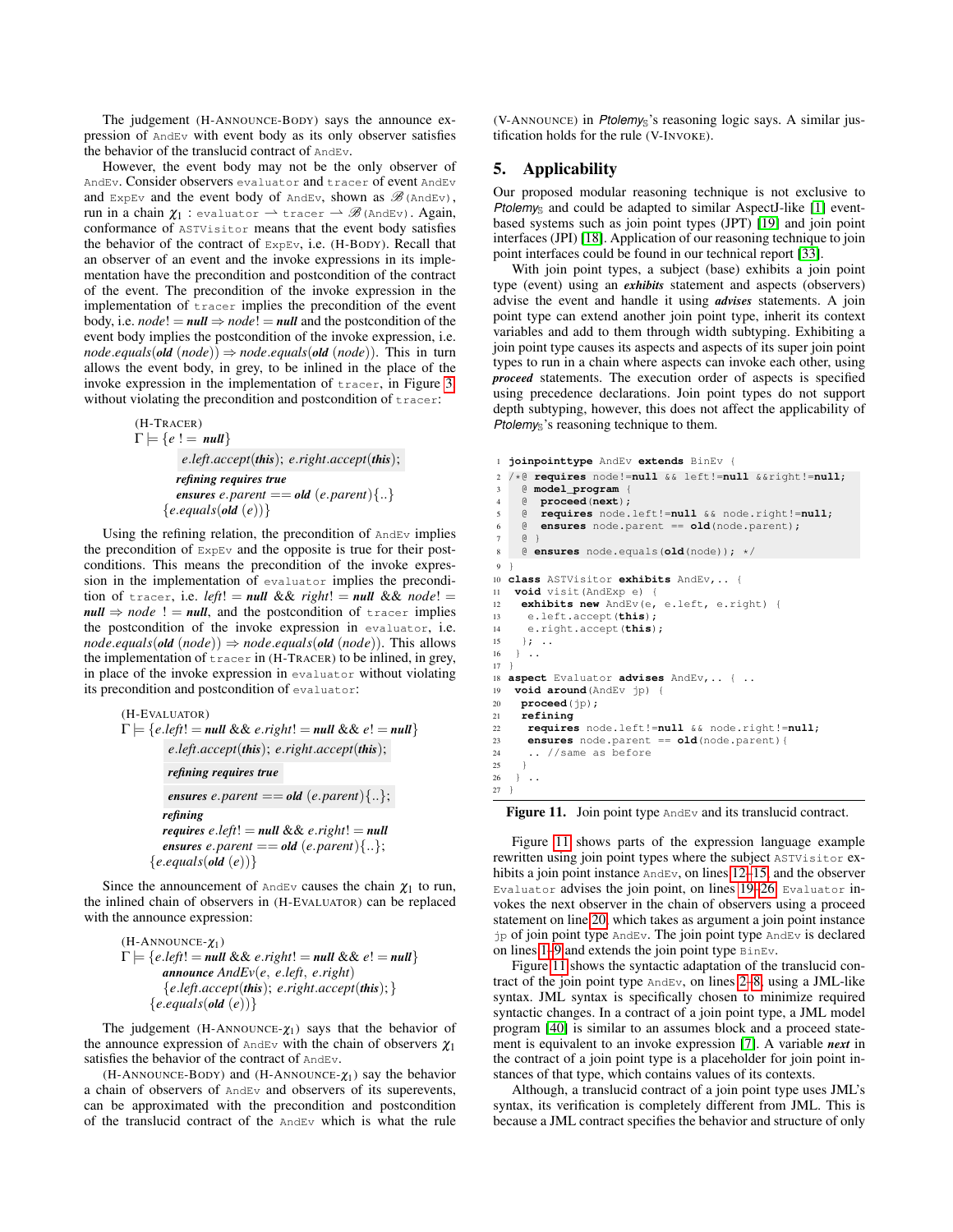a single method whereas a translucid contract of a join point type specifies all bases and aspects of the join point type. Consequently, for the conformance relation, for each join point type, all of its bases and aspects must conform to the translucid contract of their join point type, i.e. structurally refine the contract and satisfy its preconditions and postconditions. Type checking rules of join point types could be augmented to check for structural refinement and runtime assertions could be added to bases and aspects to check for their satisfaction of preconditions and postconditions of their contract and their specification expressions. In addition to syntactic adaptations of structural refinement, the rule (S-VAR) should be slightly modified to allow for structural refinement of placeholder variables *next* by join point instance variables. Unlike *Ptolemy*<sub>S</sub> in which a variable *next* is structurally refined by a textually matching variable *next*, in join point types a variable *next* in a contract of a join point type is structurally refined by a join point instance variable in the implementation of an observer if their types are the same. For example, in Figure [11,](#page-9-1) the variable *next* in the translucid contract of AndEv, on line [4,](#page-9-11) is structurally refined by the join point instance variable jp in the observer Evaluator, on line [20,](#page-9-6) because they both are of the same type AndEv.

Another difference between translucid contracts and JML contracts is that JML requires model programs of a type and its supertype to be the same [\[40\]](#page-12-32), whereas in translucid contracts the assumes block of an event refines the assumes block of its superevent. Consequently, for the refining relation, *Ptolemy*<sub>S</sub>'s specification inheritance [\[33\]](#page-12-26) could be adapted to join point types, mostly through syntactic adaptations, to statically guarantee the refining relation between translucid contracts of a join point type and its super type.

For the non-decreasing relation, precedence declarations of aspects could be statically checked to ensure that an aspect of a join point type runs before aspects of its super join point type or execution of aspects can be reordered dynamically at runtime to guarantee the non-decreasing relation.

A similar technique, with several adaptations, could be applied to join point interfaces due to similarities of event announcement, handling and subtyping models of join point types and join point interfaces [\[33\]](#page-12-26).

# <span id="page-10-0"></span>6. Modular Reasoning about Control Effects

*Ptolemy*<sub>S</sub> not only enables modular reasoning about behaviors of observers of an event but also their control effects [\[7,](#page-12-15) [28\]](#page-12-17) in the presence of event subtyping. In *Ptolemy*<sub>S</sub>, similar to Aspect-like [\[1\]](#page-12-0) languages, observers run in a chain and invoke each other using an *invoke* expression. This in turn means an observer of an event can skip the execution of other observers of the event or observers of its superevents, including the event body, by not executing its invoke expression. Understanding the invocations among observers of an event and its superevents in a chain of observers falls under the category of modular reasoning about control effects of observers.

As an example of modular reasoning about control effects of observers consider static verification of the control effect assertion Ψ that says *upon announcement and handling of* AndEv*, its event body, on lines [5–](#page-1-8)[6](#page-1-9) of Figure [1](#page-1-2) will be executed and will not be* skipped<sup>[5](#page-10-1)</sup>. This is important because if the execution of the event body of AndEv is skipped, the right and left children of an AndExp expression and subtrees recursively rooted in these children are not going to be visited. The execution of the body of AndEv, shown as  $\mathscr{B}$ (AndEv), could be skipped in a chain of observers if any of observers of AndEv or observers of its superevents BinEv or ExpEv, which run before the event body, skip the execution of their invoke expression and break the invocation chain. For example, in chain  $\chi_2$ : evaluator  $\to$  tracer  $\to$   $\mathscr{B}$ (AndEv), the execution of  $\mathscr{B}$ (AndEv) is skipped if any or both invoke expressions in the implementations of evaluator, on line [55](#page-2-5) of Figure [3,](#page-2-0) or tracer, on line [41,](#page-2-6) goes missing.

To reason about the control effects of an announcement of an event, the control effects of all of its observers and observers of its superevents for their various execution orders must be understood, especially regarding the execution of their invoke expressions. Such reasoning is dependent on control effects of individual observers of the event and observers of its superevents and any changes in these control effects can invalidate any previous reasoning, which threatens its modularity.

Ptolemy<sub>S</sub>'s translucid contracts enable modular reasoning about control effects of observers of an event and observers of its superevents, independent of observers and their execution orders. This is sound because each conforming observer of an event has the same control effects as the translucid contract of the event and *Ptolemy*<sub>S</sub>'s refining relation ensures that the contract of an event refines the control effects of the contract of its superevent. Control effects are specified by program expressions in translucid contracts.

In *Ptolemy*<sub>S</sub>, the assertion  $\Psi$  could be verified using the translucid contract of AndEv and especially its assumes block, on lines [21](#page-3-3)[–25](#page-3-4) of Figure [4.](#page-3-0) The program expression *next*.*invoke*(), on line [22,](#page-3-5) guarantees that each observer of AndEv includes the invoke expression in their implementations and the refining relation ensures that each observer of superevents of AndEv contain the invoke expression in their implementations too. This means that the invoke expression in the implementation of evaluator or tracer in  $\chi_2$ cannot go missing or otherwise these observers will not be conforming to their translucid contracts. This in turn means that all the observers in the chain  $\chi_2$ , including the event body at the end of the chain, are invoked and executed.

#### 6.1 Control Interference of Subjects and Observers

Rinard *et al.* [\[43\]](#page-12-34) classify the control interactions of a subject and observer of an event into four categories: *(i)* augmentation, *(ii)* narrowing, *(iii)* replacement and *(iv)* combination. These categories are concerned about the number of invoke expressions and their executions in an implementation of an observer. An augmentation observer executes its invoke expression exactly once, a narrowing observer executes it at most once, a replacement observer does not execute any invoke expressions and a combination observer executes its invoke expression zero or more times in its implementation.

*Ptolemy*<sub>S</sub>'s translucid contracts allow modular reasoning about the control interference category of interactions of subjects and observers of an event, independent of observers of the event and observers of its superevents. To reason about the control interference of subjects and observers of an event, one uses the translucid contract of the event to decide about the the number of times invoke expressions of the translucid contract may execute. An invoke expression surrounded by an if conditional executes at most once, whereas an invoke expression surrounded by a loop may execute zero times or more. Otherwise, an invoke expression executes exactly once. This is sound because the structural refinement of the conformance relation requires each observer of an event to have the same control effects as its translucid contracts, especially regarding the number of invoke expressions in its implementation. Also, the refining relation ensures that the control effects of observers of an event refine the control effects of observers of its superevents.

*Augementation interactions and observers* To illustrate the augmentation interaction, consider the observer Evaluator and subject ASTVisitor of the event AndEv. Using only the translucid contract of AndEv, on lines [20–](#page-3-1)[26](#page-3-2) of Figure [4,](#page-3-0) one can conclude that subjects and observers of AndEv have an augmentation interaction, in which Evaluator augments the behavior of its subject, i.e. Evaluator is an augmentation observer. This is because the

<span id="page-10-1"></span><sup>&</sup>lt;sup>5</sup> Ptolemy<sub>S</sub>' core does not support throwing or handling of exceptions [\[8\]](#page-12-19).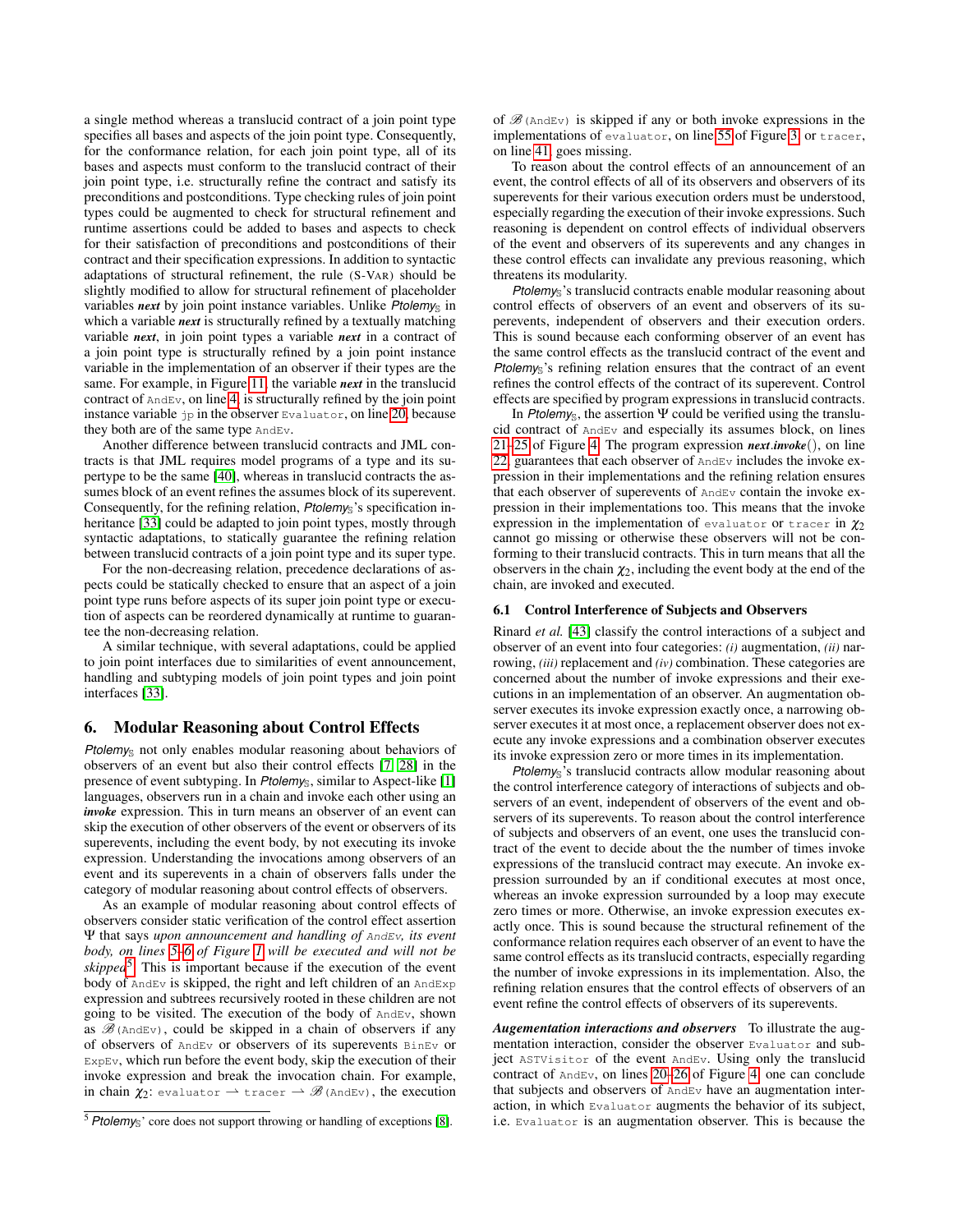assumes block of the contract of AndEv contains an invoke expression, on line [22,](#page-3-5) which is not surrounded by any conditionals or loops. This in turn means that the conforming observer Evaluator has only one invoke expression in its implementation which executes exactly once. For observers Checker and Tracer of superevents BinEv and ExpEv of AndEv, the refining relation ensures that they also have only one invoke expressions in their implementations and thus they are augmentation observers too.

For an event with augmentation interactions and observers, one can conclude that upon announcement of the event all observers of the event and observers of its superevent including the event body execute and no execution is skipped, similar to assertion Ψ.

*Replacement interactions and observers* To illustrate the replacement interaction, consider the event AndEv with its translucid contract in Figure [4,](#page-3-0) but without its invoke expression. Using this contract one can conclude that subjects and observers of AndEv have a replacement interaction, in which Evaluator replaces the body of its announce expression in a subject, i.e. Evaluator is a replacement observer. To structurally refine its contract, Evaluator cannot have any invoke expression in its implementation. The refining relation ensures that superevents BinEv and ExpEv cannot have invoke expressions in their contracts either and thus observers Checker and Tracer are replacement observers too.

For an event with replacement observers, one can conclude that upon announcement of the event the first observer of the event or its superevents executes and executions of the rest of the observers including the event body are skipped. This is because none of the observers have an invoke expression in their implementations.

# <span id="page-11-0"></span>7. Discussion

*Implementation* To prove the feasibility of our proposed language, we implemented *Ptolemy*<sub>s</sub>'s compiler on top of Ptolemy's compiler [\[24\]](#page-12-11), which itself is an extension of the OpenJDK Java compiler. To the previous compiler, we added translucid contracts, static structural refinement, static event specification inheritance, runtime assertion checking of preconditions and postconditions of contracts and their specification expressions and a non-decreasing execution order of observers of an event and its superevents. Compared to Ptolemy's compiler, maintaining separate lists for observers of separate events, rather than a single global list, simplified implementation of event announcement and handling especially with dynamic (un)registration of observers.

*Limitation* A non-decreasing relation among observers of an event and its superevent(s) limits execution order of observers and could require a programmer to co-design the event subtyping hierarchy of a program and execution order of their observers. Without such a co-design there could be some execution orders of observers that may not be allowed by a specific event subtyping hierarchy. For example, with the event hierarchy in our expression language example, observer evaluator always runs before checker. Placement of invoke expressions in observers play an important role in the functionality of a system. For example, although evaluator runs before checker, an expression is not evaluated unless it is first type checked. This is enforced because evaluator invokes the handler chain before evaluating an expression.

# <span id="page-11-1"></span>8. Related Work

*Modular type checking* Previous work on join point types (JPT) [\[19\]](#page-12-1), join point interfaces (JPI) [\[18\]](#page-12-4) and Ptolemy's typed events [\[24\]](#page-12-11) enables modular type checking of subjects and observers of subtyping event types. EventJava [\[11\]](#page-12-35) extends Java with events and event correlation in distributed settings and Escala [\[6\]](#page-12-36) extends Scala with explicitly declared events as members of classes. However, previous works are not concerned with modular reasoning about behaviors and control effects of subjects and observers of events using specification of subtyping event types.

*Modular reasoning* Previous work on MAO [\[29\]](#page-12-18), EffectiveAdvice [\[44\]](#page-12-37), MRI [\[45\]](#page-12-38) and the work of Khatchadourian *et al.* [\[27\]](#page-12-14) enables modular reasoning, however, it does not use explicit interfaces among subjects and observers and thus is not concerned about their subtyping. Previous work on crosscutting programming interfaces (XPI) [\[5\]](#page-12-7), crosscutting programming interfaces with design rules (XPIDR) [\[28\]](#page-12-17) and open modules [\[2\]](#page-12-6) enables modular reasoning using explicit interfaces, however, it is not concerned about subtyping of these interfaces. Translucid contracts [\[7](#page-12-15)[–9,](#page-12-16) [46\]](#page-12-39) proposes event type specifications to enable modular reasoning, however, it is not concerned with event subtyping.

*Modular reasoning about dynamic dispatch* Supertype abstraction [\[47\]](#page-12-40) enables modular reasoning about invocation of a dynamically dispatched method in the presence of class subtyping [\[47\]](#page-12-40), relying on a refinement relation among blackbox contracts of a super-type and its subtypes [\[31,](#page-12-23) [48\]](#page-12-41). *Ptolemy*<sub>S</sub>'s refining of event contracts is the inverse of the refinement in supertype abstraction and extends it to greybox contracts with control effects. Refinement in supertype abstraction relies on known links among method invocations and method names, whereas in *Ptolemy*<sub>S</sub> there is no link among subjects and observers of an event [\[8,](#page-12-19) [26\]](#page-12-13). Subjects and observers do not know about each other and only know their event. Unlike a method invocation which invokes exactly one method, announcement of an event in *Ptolemy*<sub>S</sub> by a subject could invoke zero or more observers of the event and observers of its superevents where all these observers and the subject must conform to their event specifications. The challenge in supertype abstraction is modular reasoning about a method invocation independent of the dynamic types of its receiver, whereas in *Ptolemy*<sub>S</sub> the challenge is tractable reasoning about announcement and handling of an event, independent of its observers, observers of its superevents and their execution orders, while allowing reuse of events.

# <span id="page-11-2"></span>9. Conclusion and Future Work

In this work we identified combinatorial reasoning and behavior invariance as two problems of modular reasoning about subjects and observers in the presence of event subtyping. We proposed a refining relation among greybox event specifications of events in a subtyping hierarchy, a non-decreasing relation on execution orders of their observers and a conformance relation among subjects and observers of an event and their translucid contract to solve these problems in the context of a new language design called *Ptolemys*. We showed applicability of *Ptolemy*<sub>S</sub>'s modular reasoning to other AspectJ-like [\[1\]](#page-12-0) event-based systems such as join point types [\[19\]](#page-12-1) and its use in modular reasoning about control interference.

Future work includes performing a large experimental study similar to  $[21-23]$  $[21-23]$  to further investigate benefits of *Ptolemy*<sub>S</sub>'s event model and its modular reasoning. It would also be interesting to examine the interplay between semantics of invoke and execution order of observers. Recent work has explored asynchronous execution of observers [\[49\]](#page-12-42). Examining the interplay of concurrency and event inheritance will also be interesting.

#### Acknowledgements

We thank *Modularity'15* reviewers. Bagherzadeh, Dyer and Rajan were partly supported by the NSF grant CCF-10-17334. Fernando and Rajan were partly supported by the NSF grant CCF-08-46059. Rajan was also partly supported by the NSF grant CCF-11-17937. Sanchez was partly supported by NSF grant CCF-1017334.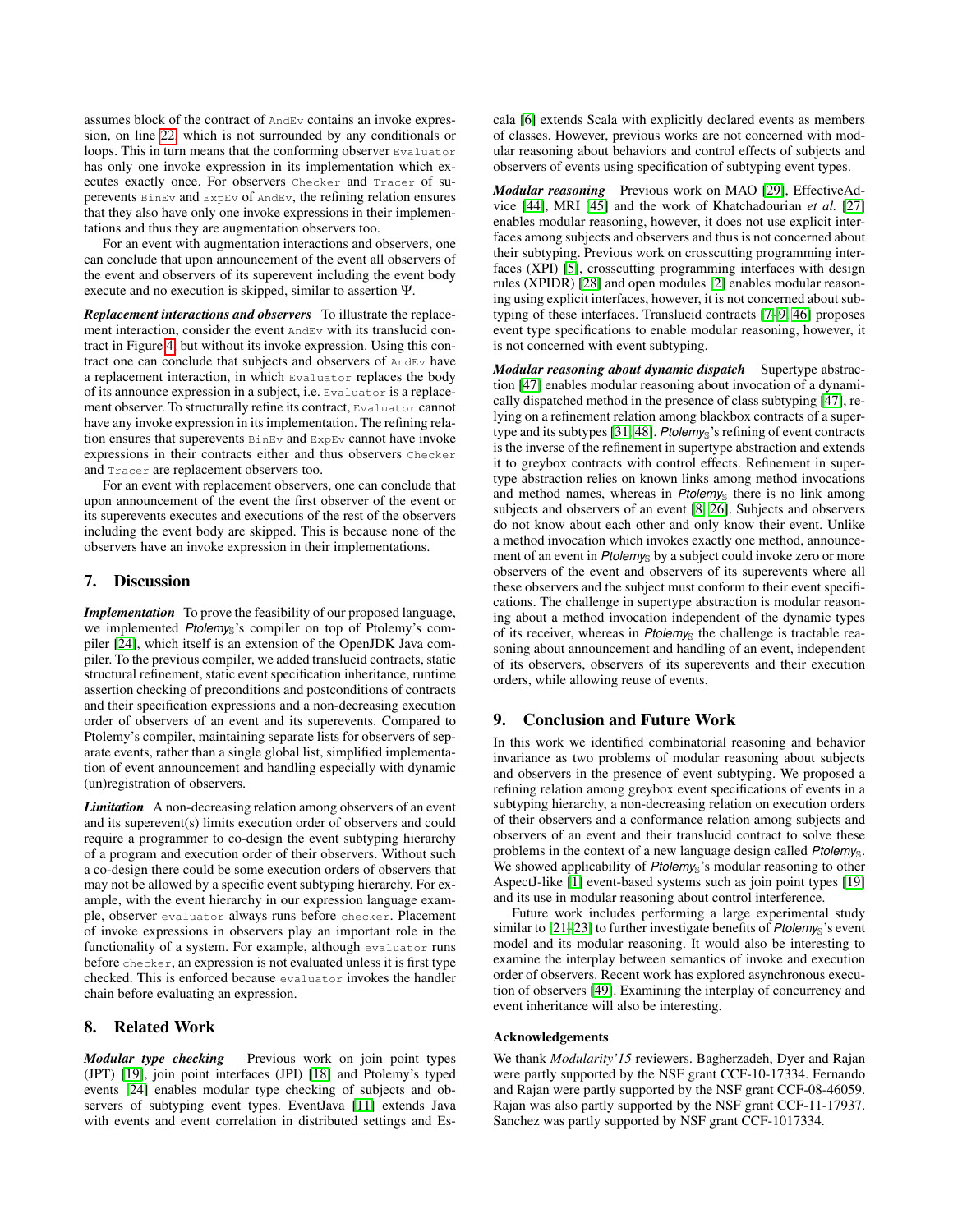# References

- <span id="page-12-0"></span>[1] Kiczales, G., Hilsdale, E., Hugunin, M., Kersten, M., Palm, J., Griswold, W.G.: An overview of AspectJ. In: ECOOP'01
- <span id="page-12-6"></span>[2] Aldrich, J.: Open Modules: Modular reasoning about advice. In: ECOOP'05
- [3] Sullivan, K., Griswold, W.G., Song, Y., Cai, Y., Shonle, M., Tewari, N., Rajan, H.: Information hiding interfaces for aspect-oriented design. In: ESEC/FSE'05
- [4] Griswold, W.G., Sullivan, K., Song, Y., Shonle, M., Tewari, N., Cai, Y., Rajan, H.: Modular software design with crosscutting interfaces. IEEE Softw.'06 23(1)
- <span id="page-12-7"></span>[5] Sullivan, K.J., Griswold, W.G., Rajan, H., Song, Y., Cai, Y., Shonle, M., Tewari, N.: Modular aspect-oriented design with XPIs. TOSEM'11 20(2)
- <span id="page-12-36"></span>[6] Gasiunas, V., Satabin, L., Mezini, M., nez, A.N., Noyé, J.: EScala: modular event-driven object interactions in Scala. In: AOSD'11
- <span id="page-12-15"></span>[7] Bagherzadeh, M., Rajan, H., Leavens, G.T., Mooney, S.: Translucid contracts: Expressive specification and modular verification for aspect-oriented interfaces. In: AOSD'11
- <span id="page-12-19"></span>[8] Bagherzadeh, M., Rajan, H., Darvish, A.: On exceptions, events and observer chains. In: AOSD'13
- <span id="page-12-16"></span>[9] Sánchez, J., Leavens, G.: Separating obligations of subjects and handlers for more flexible event type verification. In: SC'13
- <span id="page-12-2"></span>[10] Hoffman, K., Eugster, P.: Bridging Java and AspectJ through explicit join points. In: PPPJ'07
- <span id="page-12-35"></span>[11] Eugster, P., Jayaram, K.R.: EventJava: An extension of Java for event correlation. In: ECOOP'09
- <span id="page-12-20"></span>[12] Clifton, C., Leavens, G.T.: Obliviousness, modular reasoning, and the behavioral subtyping analogy. In: SPLAT'03
- <span id="page-12-21"></span>[13] Kiczales, G., Mezini, M.: Aspect-oriented programming and modular reasoning. ICSE'05
- <span id="page-12-8"></span>[14] Clifton, C., Leavens, G.T.: A design discipline and language features for modular reasoning in aspect-oriented programs. Technical Report 05-23, Iowa State University (2005)
- <span id="page-12-3"></span>[15] Rajan, H., Leavens, G.T.: Ptolemy: A language with quantified, typed events. In: ECOOP'08
- <span id="page-12-27"></span>[16] Rajan, H., Sullivan, K.J.: Unifying aspect- and object-oriented design. TOSEM'09 19(1)
- [17] Rajan, H., Leavens, G.T.: Quantified, typed events for improved separation of concerns. Technical Report 07-14, Iowa State University (2007)
- <span id="page-12-4"></span>[18] Bodden, E., Tanter, E., Inostroza, M.: Joint point interfaces for safe and flexible decoupling of aspects. TOSEM'14 23(1)
- <span id="page-12-1"></span>[19] Steimann, F., Pawlitzki, T., Apel, S., Kästner, C.: Types and modularity for implicit invocation with implicit announcement. TOSEM'10  $20(1)$
- <span id="page-12-5"></span>[20] Rajan, H., Dyer, R., Hanna, Y.W., Narayanappa, H.: Preserving separation of concerns through compilation. In: SPLAT'06
- <span id="page-12-9"></span>[21] Dyer, R., Rajan, H., Cai, Y.: An exploratory study of the design impact of language features for aspect-oriented interfaces. In: AOSD'12
- [22] Dyer, R., Rajan, H., Cai, Y.: Language features for software evolution and aspect-oriented interfaces: An exploratory study. TAOSD'10 10
- <span id="page-12-10"></span>[23] Dyer, R., Bagherzadeh, M., Rajan, H., Cai, Y.: A preliminary study of quantified, typed events. In: ESCOT'10
- <span id="page-12-11"></span>[24] Fernando, R., Dyer, R., Rajan, H.: Event type polymorhphism. In: FOAL'12
- <span id="page-12-12"></span>[25] Xu, J., Rajan, H., Sullivan, K.: Understanding aspects via implicit invocation. In: ASE'04
- <span id="page-12-13"></span>[26] Dingel, J., Garlan, D., Jha, S., Notkin, D.: Towards a formal treatment of implicit invocation using rely/guarantee reasoning. Formal Asp. Comput.'98 10(3)
- <span id="page-12-14"></span>[27] Khatchadourian, R., Dovland, J., Soundarajan, N.: Enforcing behavioral constraints in evolving aspect-oriented programs. In: FOAL'08
- <span id="page-12-17"></span>[28] Rebelo, H., Leavens, G.T., Lima, R.M.F., Borba, P., Ribeiro, M.: Modular aspect-oriented design rule enforcement with XPIDRs. In: FOAL'13
- <span id="page-12-18"></span>[29] Clifton, C., Leavens, G., Noble, J.: MAO: Ownership and effects for more effective reasoning about aspects. In: ECOOP'07
- <span id="page-12-22"></span>[30] Büchi, M., Weck, W.: The greybox approach: When blackbox specifications hide too much. Technical Report 297, Turku Center for Computer Science (1999)
- <span id="page-12-23"></span>[31] Leavens, G.T., Naumann, D.A.: Behavioral subtyping, specification inheritance, and modular reasoning. Technical Report CS-TR-13-03, University of Central Florida (2013)
- <span id="page-12-24"></span>[32] Hoare, C.A.R.: An axiomatic basis for computer programming. Commun. ACM'83 26(1)
- <span id="page-12-26"></span>[33] Bagherzadeh, M., Dyer, R., Fernando, R.D., Sánchez, J., Rajan, H.: Modular reasoning in the presence of event subtyping. Technical Report 14-02b, Iowa State University (2015)
- <span id="page-12-28"></span>[34] Rajan, H.: Unifying Aspect- and Object-Oriented Program Design. PhD thesis, The University of Virginia (2005)
- [35] Rajan, H.: Design pattern implementations in Eos. In: PLoP'07
- [36] Rajan, H., Sullivan, K.J.: Classpects: Unifying aspect- and objectoriented language design. In: ICSE'05
- <span id="page-12-29"></span>[37] Rajan, H., Sullivan, K.: Eos: instance-level aspects for integrated system design. In: ESEC/FSE'03
- <span id="page-12-30"></span>[38] Morgan, C.: Procedures, parameters, and abstraction: separate concerns. SCP'88 11(1)
- <span id="page-12-31"></span>[39] Dhara, K.K., Leavens, G.T.: Forcing behavioral subtyping through specification inheritance. In: ICSE'97
- <span id="page-12-32"></span>[40] Shaner, S.M., Leavens, G.T., Naumann, D.A.: Modular verification of higher-order methods with mandatory calls specified by model programs. In: OOPSLA'07
- [41] Abadi, M., Leino, K.: A logic of object-oriented programs. In: TAPSOFT'97
- <span id="page-12-33"></span>[42] Boer, F.: A WP-calculus for OO. In: Foundations of Software Science and Computation Structures'99
- <span id="page-12-34"></span>[43] Rinard, M., Salcianu, A., Bugrara, S.: A classification system and analysis for aspect-oriented programs. In: FSE'04
- <span id="page-12-37"></span>[44] Oliveira, B.C.d.S., Schrijvers, T., Cook, W.R.: EffectiveAdvice: Disciplined advice with explicit effects. In: AOSD'10
- <span id="page-12-38"></span>[45] Oliveira, B.c.d.s., Schrijvers, T., Cook, W.r.: MRI: Modular reasoning about interference in incremental programming. JFP'12 22(6)
- <span id="page-12-39"></span>[46] Bagherzadeh, M., Rajan, H., Leavens, G.T., Mooney, S.: Translucid contracts for aspect-oriented interfaces. In: FOAL'10
- <span id="page-12-40"></span>[47] Leavens, G.T., Weihl, W.E.: Specification and verification of objectoriented programs using supertype abstraction. Acta Informatica'95
- <span id="page-12-41"></span>[48] Liskov, B.H., Wing, J.M.: A behavioral notion of subtyping. TOPLAS'94 16(6)
- <span id="page-12-42"></span>[49] Long, Y., Mooney, S.L., Sondag, T., Rajan, H.: Implicit invocation meets safe, implicit concurrency. In: GPCE'10
- <span id="page-12-43"></span>[50] Wright, A.K., Felleisen, M.: A syntactic approach to type soundness. Information and Computation '94 115(1)

# <span id="page-12-25"></span>A. Dynamic Semantics

In this section, we present a substitution-based small-step operational semantics for *Ptolemy*<sub>S</sub> with special focus on announcing and handling of events in an event inheritance hierarchy and the non-decreasing relation on execution order of their observers.

## A.1 Dynamic Semantic Objects

*Ptolemy*<sub>S</sub>'s operational semantics relies on few additional expressions that are not part of its surface syntax, as shown in Figure [12,](#page-13-0) including *loc* to represent the locations in the store and *evalpost e q* to check that the expression  $e$  satisfies the postcondition  $q$ . Ptolemy<sub>S</sub>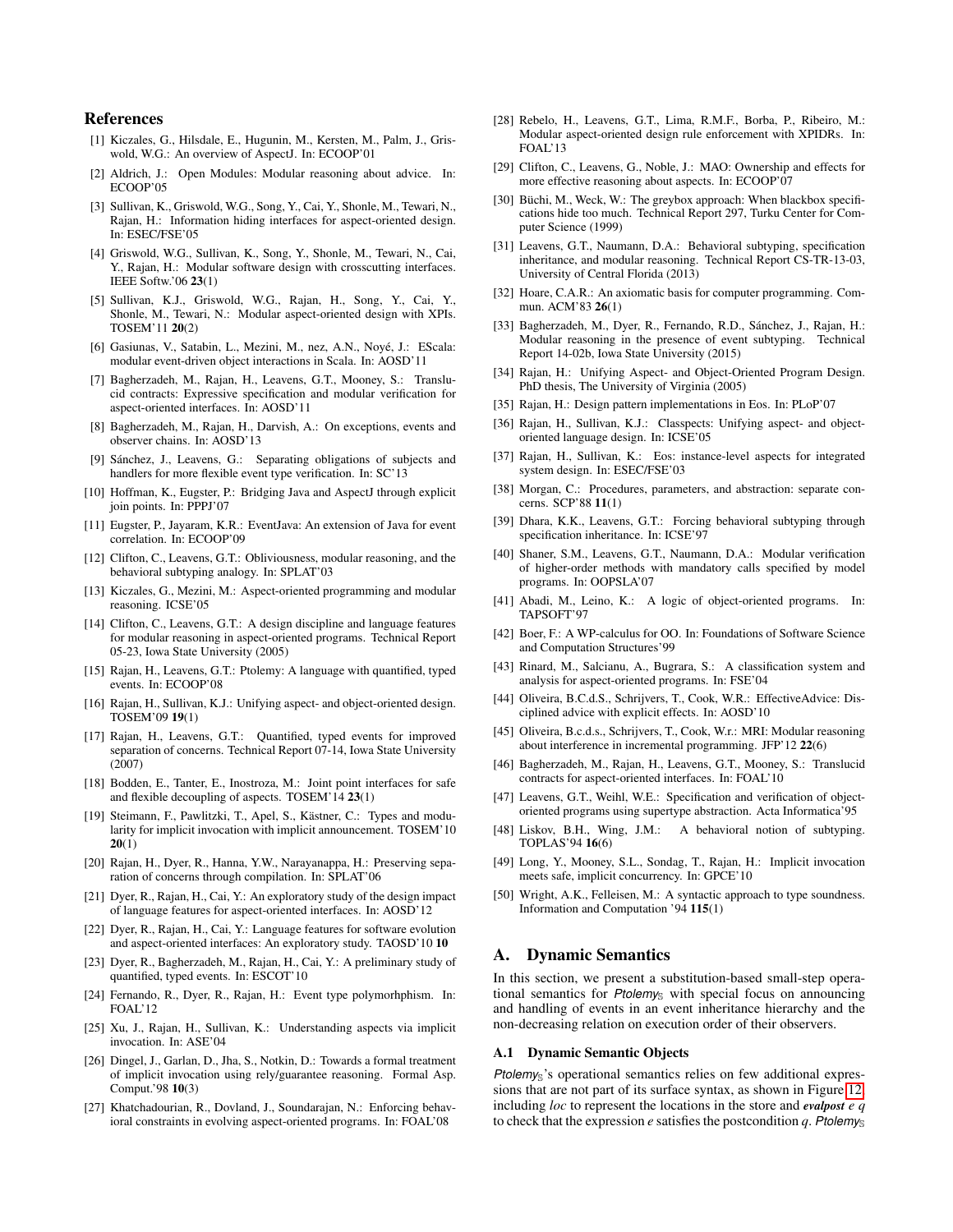also uses three exceptions to represent dereferencing null references, i.e. *NPE*, runtime cast exceptions, i.e. *CCE*, and violations of translucid contracts, i.e. *TCE*. In *Ptolemy*<sub>S</sub>'s core semantics, exceptions are terminal states [\[15\]](#page-12-3). Figure [12](#page-13-0) also shows the evaluation contexts used in *Ptolemy*<sub>S</sub>'s dynamic semantics. An evaluation context  $E$  specifies the evaluation order and the position in an expression where the evaluation is happening. *Ptolemy*<sub>S</sub> uses a left-most inner-most call-by-value evaluation policy.

| Added syntax:<br>$e ::= loc \mid evalpost \in q$<br>$\vert$ NPE $\vert$ CCE $\vert$ TCE<br>$loc \in \mathcal{L}$ , a set of locations |                 |
|---------------------------------------------------------------------------------------------------------------------------------------|-----------------|
| Evaluation contexts:                                                                                                                  |                 |
| $\mathbb{E} ::= -   \mathbb{E} . m(e)   v.m(v \mathbb{E} e)   \mathbb{E} . f   \mathbb{E} . f = e$                                    |                 |
| if $(\mathbb{E})$ { $e$ } else { $e$ }   cast $c \mathbb{E}$   $t \text{ var} = \mathbb{E}$ ; $e$                                     |                 |
| announce $(v \dots \mathbb{E} e \dots) \{e\}$ invoke $(\mathbb{E})$                                                                   |                 |
| $\mid$ register ( $\mathbb{E}$ ) $\mid$ unregister ( $\mathbb{E}$ )                                                                   |                 |
| $ $ refining requires $\mathbb E$ ensures $q$                                                                                         |                 |
| Evaluation relation: $\hookrightarrow$ : $\langle e, S, \Pi, A \rangle \rightarrow \langle e', S', \Pi', A' \rangle$                  |                 |
| Domains:                                                                                                                              |                 |
| $\Sigma ::= \langle e, S, \Pi, A \rangle$                                                                                             | configurations  |
| $S ::= \{loc_k \mapsto sv_k\}$                                                                                                        | stores          |
| $v ::= null \,   \, loc$                                                                                                              | values          |
| $sv ::= or   ec$                                                                                                                      | storable values |
| or ::= $[c \cdot F]$                                                                                                                  | object records  |
| $E \cdots$ $\uparrow$ $\uparrow$ $\uparrow$ $\cdots$ $\uparrow$                                                                       | field mana      |

| $F ::= \{f_k \mapsto v_k\}$     | field maps           |
|---------------------------------|----------------------|
| $\rho ::= \{var \mapsto v_k\}$  | environments         |
| $ec ::= eClosure(H, e, \rho)$   | event closure        |
| $H ::= h + H   \bullet$         | handler records list |
| $h ::= \langle loc, m \rangle$  | handler record       |
| $A ::= \{ev_k \mapsto O_k\}$    | active objects map   |
| $Q ::= loc + Q \cdot \bullet$   | active objects list  |
| $k \in \mathcal{K}$ , is finite |                      |

|  | Figure 12. Added syntax, evaluation contexts and configuration. |  |
|--|-----------------------------------------------------------------|--|
|  |                                                                 |  |

*Ptolemy*<sub>S</sub>'s operational semantics transitions from one config-uration to another. A configuration Σ, in Figure [12,](#page-13-0) contains an expression *e*, store *S*, store typing Π and a mapping *A* from events *ev* to their ordered list of observers *O*. A store maps locations to storable values *sv* which themselves are either an object record *or* or an event closure *ec*. An object record has a class name *c* and a map *F* from fields to their values. An event closure  $e\text{Closure}(H, e, \rho)$  contains an ordered list of observer handlers *H*, an expression *e* and an environment ρ for running *e*. An observer handler method *h* contains a location *loc* that points to its observer object and a handler method name *m*. A value *v* is either a location *loc* or *null*. A store typing is maintained and updated by the dynamic rules only to be used in the soundness proof.

#### A.2 Dynamic Semantic Rules

Figure [13](#page-13-1) shows dynamic semantic of *Ptolemy*<sub>S</sub>-specific expressions. In *Ptolemy*<sub>S</sub>, a subject announces an event using an announce expression, observers (un)register for the event using (un)register expressions and invoke each other using invoke expressions.

The rule (ANNOUNCE) says that upon announcement of an event *ev* an event closure  $eC \text{losure}(H, e, \rho)$  is constructed that contains the list (chain) of observer handler methods of the event and the observer handler methods of its superevent, in *H*, the event body *e* and an environment mapping context variables *var*\* of the event to their values  $v^*$ , in  $\rho$ . The list *H* is constructed using the auxiliary function *handlersOf* , in Figure [14.](#page-14-1) The function *handlersOf* first computes the list of observer handler methods of the event *ev*, using *hbind*, and concatenates it to the handlers of the superevents  $ev'$  until the event *Event* is reached. This in turn ensures that the observer handler methods of the event *ev* appear before the observer handler methods of its superevent  $ev'$  in the list of observer handler methods *H*, according to the non-decreasing relation. The event *Event* has no observers since is not part of *Ptolemy*<sub>S</sub>'s surface syntax and observers can not register for or handle it. The concatenate operator ⊕ ignores empty • elements. The function *hbind* binds the observer *loc*, in the beginning of the *A*[*ev*], to observer handler method *m*, using the auxiliary function *match* and concatenates it to the bindings for the rest of *A*[*ev*]. After construction, the event closure is mapped to a fresh location *loc* and the execution of the chain of observer handler methods starts using the invoke expression, i.e. *loc*.*invoke*().

<span id="page-13-0"></span>

| Evaluation relation: $\ket{\leftrightarrow:\langle e, S, \Pi, A \rangle \rightarrow \langle e', S', \Pi', A' \rangle}$                                                                                                                                                                                                                                                                                                                                              |
|---------------------------------------------------------------------------------------------------------------------------------------------------------------------------------------------------------------------------------------------------------------------------------------------------------------------------------------------------------------------------------------------------------------------------------------------------------------------|
| (ANNOUNCE)<br>$(c$ event ev extends $ev'\{(t \text{ var})^* \text{ contract}_{ev}\}) \in CT$ $loc \notin dom(S)$<br>$H =$ handlers $Of(ev)$ $\rho = \{ var_i \mapsto v_i \mid var_i \in var^* \land v_i \in v^* \}$<br>$S' = S \oplus (loc \rightarrow e \text{Closure}(H,e,\rho))$ $\Pi' = \Pi \oplus (loc : \text{thunk } ev)$                                                                                                                                    |
| $\langle \mathbb{E}[\text{announce}\;ev\; (v^*)\; \{e\}], S, \Pi, A \rangle \hookrightarrow \langle \mathbb{E}[\text{loc.invoke}(), S', \Pi', A \rangle]$                                                                                                                                                                                                                                                                                                           |
| (INVOKEDONE)<br>$eClosure(\bullet, e, \rho) = S(loc)$<br>$\overline{\langle \mathop{\mathbb{E}}[loc.\mathop{\it invoke}(\mathop{\mathbb{I}}], S, \Pi, A \rangle} \hookrightarrow \langle \mathop{\mathbb{E}}[e], S, A, \Pi \rangle$                                                                                                                                                                                                                                 |
| (INVOKE)                                                                                                                                                                                                                                                                                                                                                                                                                                                            |
| $eClosure(\langle loc', m \rangle + H, e, \rho) = S(loc)$<br>$[c \cdot F'] = S(loc')$ $(c_2, t \, m(t_1 \, var_1) \{e'\}) = methodBody(c, m)$<br>$S' = S \uplus (loc_1 / var_1, loc' / this)e'$<br>$S' = S \uplus (loc_1 \mapsto e \text{Closure}(H, e, \rho))$<br>$\Pi' = \Pi \uplus (loc_1 : \Pi(loc))$<br>$\langle \mathop{\mathbb{E}}[loc.\mathop{\mathit{invoke}}()], S, \Pi, A \rangle \hookrightarrow \langle \mathop{\mathbb{E}}[e''], S', \Pi', A \rangle$ |
| (REGISTER)                                                                                                                                                                                                                                                                                                                                                                                                                                                          |
| $\forall ev \in eventsOf(loc)$ . $A'[ev] = A[ev] + loc$                                                                                                                                                                                                                                                                                                                                                                                                             |
| $\langle \mathop{\mathbb{E}}[\textit{register}(loc)], S, \Pi, A \rangle \hookrightarrow \langle \mathop{\mathbb{E}}[loc], S, \Pi, A' \rangle$                                                                                                                                                                                                                                                                                                                       |
| (UNREGISTER)<br>$\forall ev \in eventsOf(loc)$ . $A'[ev] = A[ev] - loc$<br>$\langle \mathop{\mathbb{E}}[\textit{unregister}(loc)], S, \Pi, A \rangle \hookrightarrow \langle \mathop{\mathbb{E}}[\textit{loc}], S, \Pi, A' \rangle$                                                                                                                                                                                                                                 |
| (REFINING)                                                                                                                                                                                                                                                                                                                                                                                                                                                          |
| $n \neq 0$                                                                                                                                                                                                                                                                                                                                                                                                                                                          |
| $\overline{\langle \mathbb{E}[\text{refining requires } n \text{ ensures } q \{e\} ], S, \Pi, A \rangle} \hookrightarrow \langle \mathbb{E}[\text{evalpost } e \text{ } q], S, \Pi, A \rangle$                                                                                                                                                                                                                                                                      |
| (EVALPOST)<br>$n \neq 0$                                                                                                                                                                                                                                                                                                                                                                                                                                            |
| $\overline{\langle \mathbb{E}[evalpost\ v\ n], S,\Pi,A\rangle} \hookrightarrow \langle \mathbb{E}[v],S,\Pi,A\rangle$                                                                                                                                                                                                                                                                                                                                                |
| (ECGET)                                                                                                                                                                                                                                                                                                                                                                                                                                                             |

$$
\underbrace{eClosure(H, e, \rho) = S(loc)}_{\langle \mathbb{E}[loc. f], S, \Pi, A \rangle \hookrightarrow \langle \mathbb{E}[v], S, \Pi, A \rangle}
$$

<span id="page-13-1"></span>Figure 13. Select rules for *Ptolemy*<sub>S</sub>'s dynamic semantics, based on [\[15\]](#page-12-3).

(ANNOUNCE) also updates the store typing environment  $\Pi$  with a new mapping from the location *loc* to the type *thunk ev* of the event closure it points to. Recall that thunk types mark event closure types. The operator  $\uplus$  is an overriding union operator.

Rules (INVOKEDONE) and (INVOKE) handle the base case and recursive case of observer invocation. The auxiliary function *methodBody* emulates dynamic dispatch at runtime. After the execution of the observer handler method at the beginning of the list *H*, the event closure is updated to reflect the execution of the observer and the updated event closure is stored at a fresh location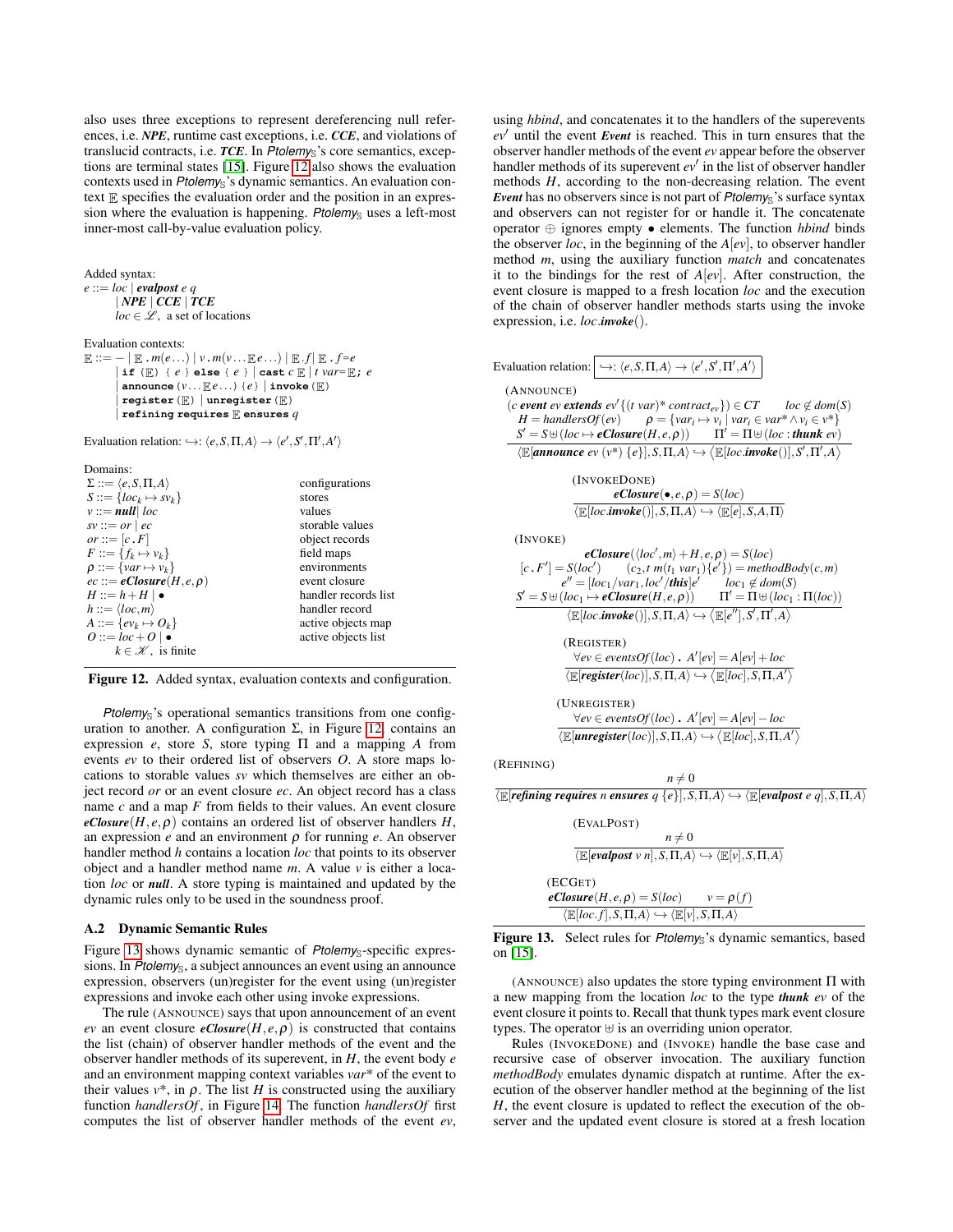$loc_1$ . (INVOKE) also updates the store typing environment  $\Pi$  with a mapping between location  $loc_1$  of new event closure and its type.

 $handlersOf(\textit{Event}) = \bullet$ 

 $(c$  *event ev* **extends**  $ev^{\prime}\lbrace form^*$   $contract_{ev}\rbrace \in CT$  $h$ andlers $Of(ev) = h$ *bind*( $ev$ ,  $S$ ,  $A[ev]$ ) ⊕  $h$ andlers $Of(ev')$ 

*hbind*( $ev, S, \bullet$ ) =  $\bullet$ 

 $[c.F] = S(loc)$   $B = bindingsOf(c)$  $\overline{hbind(ev, S, loc + A[ev])} = match(B, ev, S, loc) \oplus hbind(ev, S, A[ev])$ 

 $bindingsOf(Object) = \bullet$ 

 $(class c extends d {form* meth* binding*} \in CT$  $\overline{bindingsOf(c)} = \overline{binding* \oplus \overline{bindingsOf(d)}}$ 

 $match(\bullet, ev, S, loc) = \bullet$ 

 $match((when ev do m) + B, ev, S, loc) = (\langle loc, m \rangle + match(B, ev, S, loc))$ 

 $[c.F] = S(loc)$   $B = bindingS(f(c)$  $\overline{eventsOf(loc)}$  = *registeredFor*(*loc*,*B*)  $registeredFor(loc, \bullet) = \bullet$ 

*registeredFor*(*loc*, (*when ev do m*) + *B*) = *ev*  $\oplus$  *registeredFor*(*loc*, *B*)

<span id="page-14-1"></span>Figure 14. Select auxiliary functions for *Ptolemy*<sub>S</sub>'s dynamic semantics, based on [\[8,](#page-12-19) [15\]](#page-12-3).

A refining expression claims that its body satisfies the precondition and postcondition of its specification, which is checked by rules (REFINING) and (EVALPOST). Exceptional cases in rules (X-REFINING) and (X-EVALPOST) represent violation of precondition and postcondition.

| $(X$ -REFINING)                                                                                                                                  |
|--------------------------------------------------------------------------------------------------------------------------------------------------|
| $n == 0$                                                                                                                                         |
| $\langle \mathbb{E}[\text{refining requires } n \text{ ensures } q \{e\}  , S, \Pi, A \rangle \rightarrow \langle \text{TCE}, S, \Pi, A \rangle$ |
| $(X$ -Register)                                                                                                                                  |
| $\langle \mathbb{E}[\text{register}(null)], S, \Pi, A \rangle \hookrightarrow \langle \text{NPE}, S, \Pi, A \rangle$                             |
| $(X$ -UNREGISTER)                                                                                                                                |
| $\langle \mathbb{E}[\textit{unregister}(\textit{null})], S, \Pi, A \rangle \hookrightarrow \langle \textit{NPE}, S, \Pi, A \rangle$              |
| $(X$ -EVALPOST)                                                                                                                                  |
| $n == 0$                                                                                                                                         |
| $\langle \mathbb{E}[\text{evalpost } v \text{ } n], S, \Pi, A \rangle \hookrightarrow \langle \text{TCE}, S, \Pi, A \rangle$                     |
| $(X-CAST)$                                                                                                                                       |
| $[c \cdot F] = S(loc) \qquad c \nless t$                                                                                                         |
| $\langle \mathbb{E}[cast \ t \ loc], S, \Pi, A \rangle \hookrightarrow \langle CCE, S, \Pi, A \rangle$                                           |
| <b>Figure 15.</b> Ptolemy <sub>s</sub> 's exceptional dynamic semantics.                                                                         |

Ptolemy<sub>S</sub> also supports standard object-oriented expressions for object creation, getting and setting the value of a field, if conditionals, etc. Their semantics can be found in our report [\[33\]](#page-12-26).

# <span id="page-14-0"></span>B. Type Checking

In this section, we discuss *Ptolemy*<sub>S</sub>'s static semantics with the focus on event subtyping, the refining relation among greybox event specifications and the non-decreasing relation.

# B.1 Type Attributes

Figure [16](#page-14-2) defines the type attributes used in *Ptolemy*<sub>S</sub>'s typing rules. The type attribute OK shows that a higher level declaration type checks, whereas OK in *c* shows type checking in the context of a class *c*. Other type attributes *var t* and *exp t* show variables and expressions of type *t*, respectively. Variable and store typing environments  $\Gamma$  and  $\Pi$ , respectively, map variables and locations to their types. The typing judgment  $\Gamma, \Pi \vdash e : \theta$  says that in the variable typing environment  $\Gamma$  and the store typing environment  $\Pi$ , the expression  $e$  has the type  $\theta$ . *Ptolemy*<sub>S</sub>'s type checking rules use a fixed class table *CT*, which is a set of program's class and event type declarations. Top-level names in a program are distinct and inheritance relations on classes and events types are acyclic.

| $\theta$ $\cdot\cdot$ $=$<br>OК<br>OK in $c$<br>$\frac{var}{exp}$ t              | type attributes<br>program/top-level decl.<br>method, binding<br>var/formal/field<br>expression |
|----------------------------------------------------------------------------------|-------------------------------------------------------------------------------------------------|
| $t ::= c   \text{int}   \text{bool}$                                             | types                                                                                           |
| $\Gamma ::= \{var : t\}$<br>$\Pi ::= \{loc : t\}$<br>$\Gamma,\Pi\vdash e:\theta$ | variable typing environment<br>store typing environment<br>typing judgement                     |

<span id="page-14-2"></span>Figure 16. Type attributes, based on [\[15\]](#page-12-3).

#### B.2 Static Semantics Rules

Figure [17](#page-15-0) shows select typing rules for *Ptolemy*<sub>S</sub>. The rest of *Ptolemy*<sub>S</sub>'s typing rules, which are mostly standard object-oriented rules can be found in our technical report [\[33\]](#page-12-26).

The rule (T-EVENT) type checks the declaration of an event *ev*. Since  $ev$  extends another event  $ev'$ , the rule ensures that  $ev$  is a valid subevent of  $ev'$ , i.e.  $ev \ll : ev'$ , and its translucid contract refines the translucid contract of *ev*<sup> $\prime$ </sup>, i.e. *contract<sub>ev</sub>* $\leq$  *contract<sub>ev</sub>*. The refinement of the translucid contract of  $ev'$  by the contract of  $ev$  is statically guaranteed by *Ptolemy*<sub>S</sub>'s specification inheritance [\[33\]](#page-12-26). (T-EVENT) also checks, using the auxiliary function *isClass*, that the return type and types of context variables of *ev* are valid class types. Figure [18](#page-15-1) shows the auxiliary functions used in *Ptolemy*<sub>S</sub>'s typing rules. The auxiliary function *isClass* simply ensures that its parameter is a class declared in the class table *CT*.

(T-SUBEVENT) checks that an event *ev* is a valid subtype of event ev', regarding both width and depth subtyping. Width subtyping allows *ev* to declare context variables in addition to the context it inherits from its superevent  $ev'$ , i.e. *contextsOf*( $ev'$ )  $\subseteq$ *contextsOf*(*ev*). The auxiliary function *contextsOf* returns all the context variables of an event along with their types, including context inherited from all of its superevents. Depth subtyping allows ev to redeclare a context variable of its superevent *ev*<sup>'</sup>. To redeclare a context variable *var<sub>i</sub>* of type  $t_i'$ , the redeclaring context variable must have the same name  $var_i$  and its type  $t_i$  must be a subtype of  $t'_i$ , i.e.  $t_i \preccurlyeq t'_i$ . Similar to class subtyping, event subtyping is a reflexive, transitive relation on event types, with a root event type *Event*.

(T-SUBEVENT) also ensures that the return type of an event *ev* is a *supertype* of the return type of its superevent  $ev'$ . This is necessary for the non-decreasing relation on observers of an event and its superevent, which ensures that an observer of an event runs before an observer of its superevents. The auxiliary function *returnType* returns the return type of an event.

(T-ANNOUNCE) type checks an announce expression. It ensures that the type of a parameter expression  $e_i$  is a subtype of its corresponding context variable *var<sub>i</sub>*, i.e.  $t'_i \preccurlyeq t_i$ . Recall that an event can inherit context variables from its superevents and the announce expression must provide values for all context variables of the event.

(T-ANNOUNCE) also ensures that the type of the event body  $e'$  is the same as the return type of the top event in the event inheritance